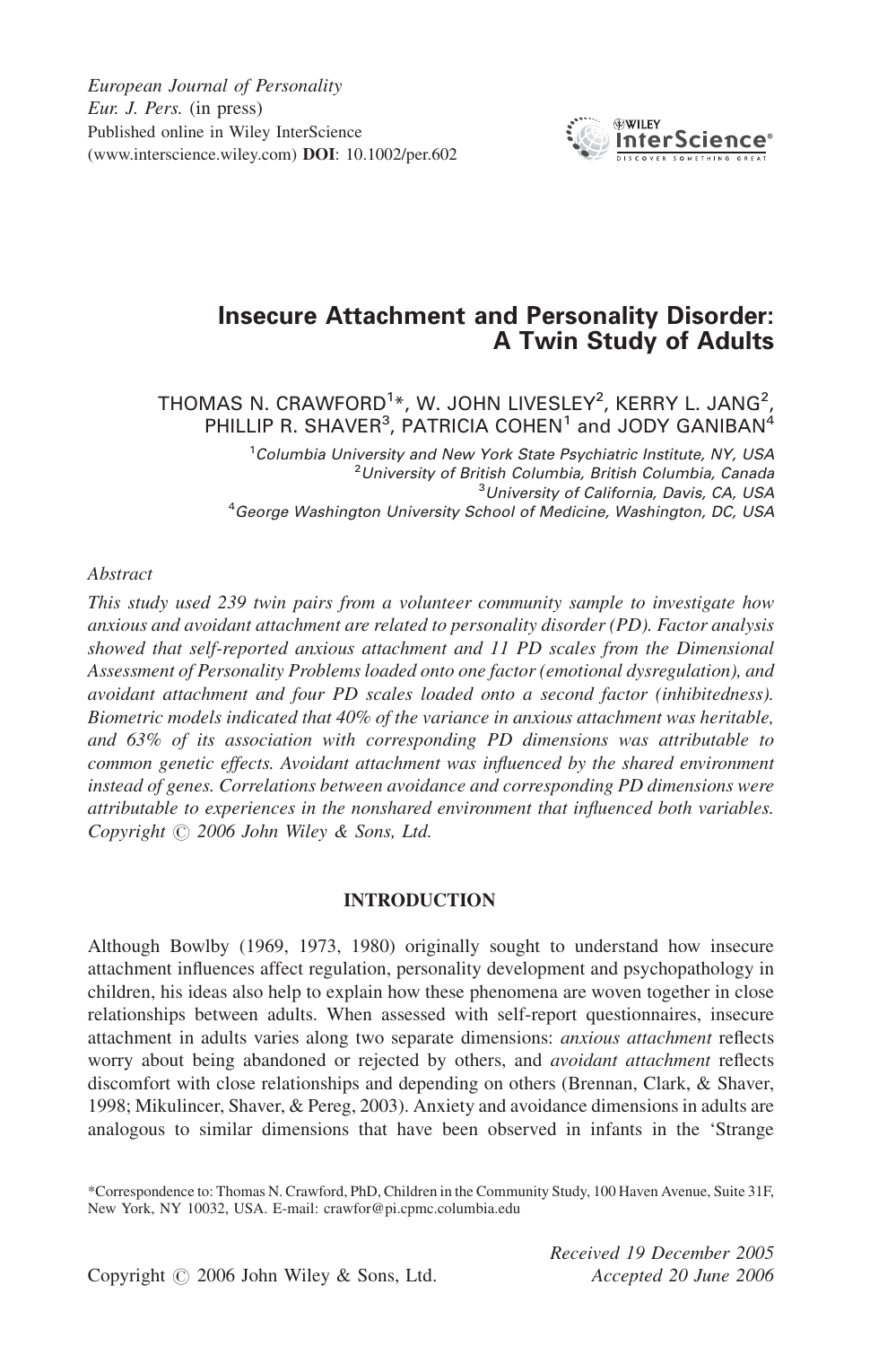Situation', a laboratory procedure that assesses how infants respond to separations from mother, exposure to an adult stranger and reunions with mother (Ainsworth, Blehar, Waters, & Wall, 1978, fig. 10, p. 102). Brennan et al. (1998) showed how the anxiety dimension in adults corresponds to continuous coding scales used to record infant distress and anger throughout the Strange Situation (e.g. when infants are left alone, joined by a stranger and reunited with mother). The avoidance dimension corresponds to Strange Situation scales used to record avoidance of mother, lack of closeness to mother and less distress in the presence of a stranger during mother's absence.

In keeping with the four-category model of adult attachment (Bartholomew & Horowitz, 1991), different combinations of anxious and avoidant attachment styles are classified as secure attachment (low anxiety and low avoidance), preoccupied attachment (high anxiety and low avoidance), dismissing attachment (low anxiety and high avoidance) and fearful attachment (high anxiety and high avoidance). Although researchers often use categorical labels for these four styles, people are actually distributed in a roughly bivariate normal way in the two-dimensional space defined by attachment anxiety and avoidance. There are no real categories or types within this conceptual space (Fraley & Waller, 1998). Also, attachment styles assessed with questionnaires differ in focus and method from the 'states of mind' measured in structured interviews that ask adults to recall and describe their attachment to parents (Bartholomew & Shaver, 1998; Shaver, Belsky, & Brennan, 2000). Nevertheless, a large body of literature has shown that self-reported attachment between adults predicts relationship variables, affect regulation and psychopathology as expected based on attachment theory (Carnelley, Pietromonaco, & Jaffe, 1994; Mikulincer et al., 2003; Nakash-Eisikovits, Dutra, & Westen, 2002; Noftle & Shaver, 2006). Furthermore, defensive strategies and unconscious processes expected in attachment theory have been associated with self-reported attachment styles in recent experimental studies (e.g. Mikulincer, Dolev, & Shaver, 2004; Mikulincer, Gillath, & Shaver, 2002; Shaver & Mikulincer, 2002).

# Attachment and personality disorder

Anxious and avoidant attachment may provide a useful conceptual framework for understanding the interpersonal dysfunction that is salient in personality disorders (PDs; Bartholomew, Kwong, & Hart, 2001; Fonagy & Bateman, 2005; Meyer & Pilkonis, 2005). Dysfunctional interpersonal behaviours account for 45% of the diagnostic criteria for PD in the DSM-IV, far more than the remaining criteria devoted to maladaptive cognition (23%), affective disturbances (20%) or other behaviours (12%) (Pilkonis, 2002). Understanding how attachment and PD constructs are related could help to clarify how interpersonal problems take root during development and become central features in personality pathology (Lyddon & Sherry, 2001).

There have been few empirical studies investigating the relationship between attachment styles and PD. Brennan and Shaver (1998) used principal components factor analysis in a large college sample to show how two factors underlying DSM-III-R PD symptoms correspond closely with attachment styles hypothesised in the four-category model. One factor labelled 'insecurity' distinguished between secure and fearful attachment, and this dimension also loaded onto a PD factor that encompassed borderline, avoidant, paranoid and schizotypal symptoms. These Axis II disturbances are associated with marked worries about being abandoned (borderline PD), rejected (avoidant PD) or harmed by others (paranoid and schizotypal PD). As such, this alignment of PD and attachment constructs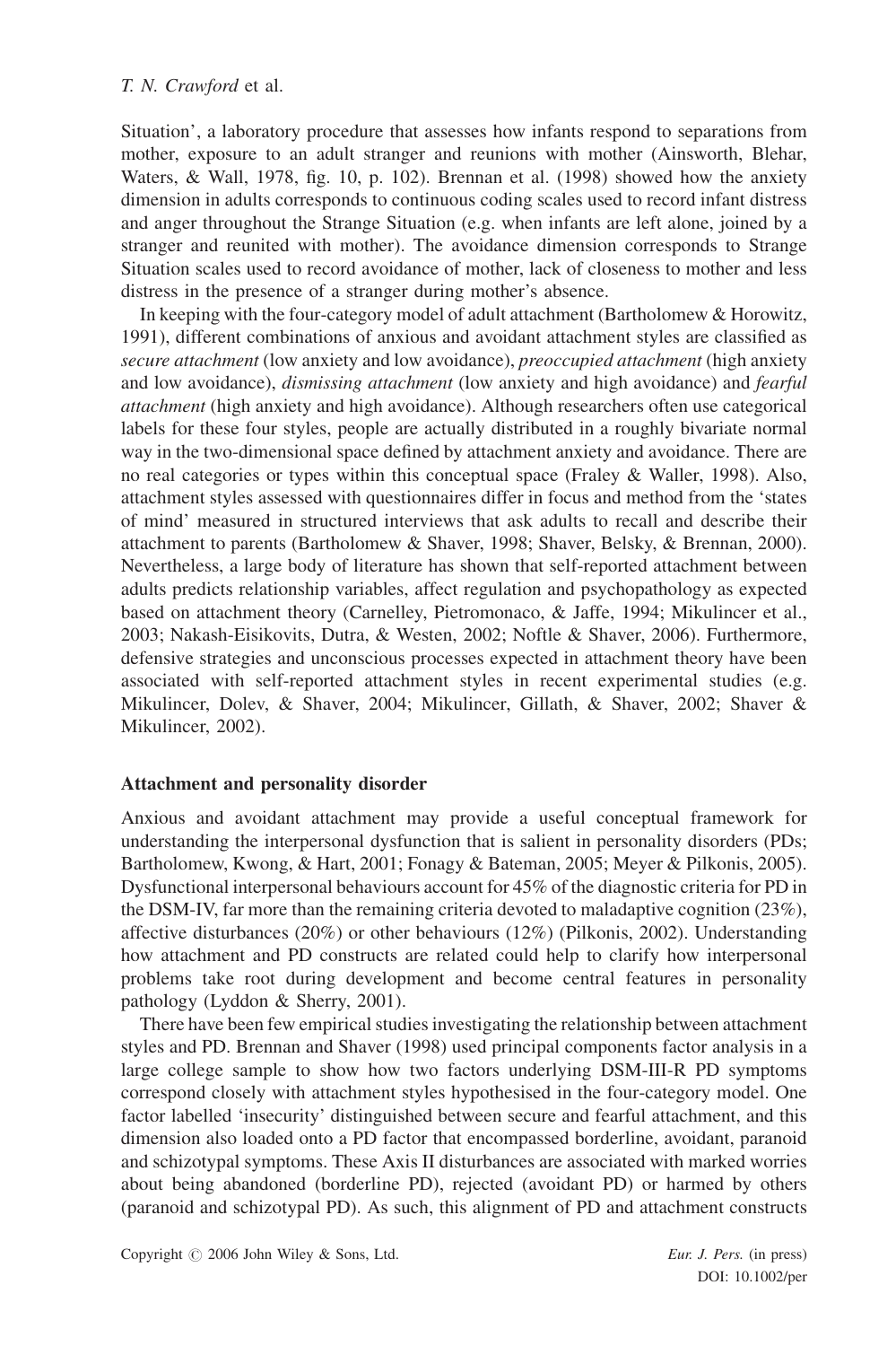fits well with attachment theory and emphasises how worries about close relationships are closely linked with emotional dysregulation. Brennan and Shaver found a second attachment dimension labelled 'defensive emotional style' that distinguished between dismissing and preoccupied styles, and this dimension loaded onto a factor that differentiated schizoid symptoms from dependent and histrionic symptoms.

By using attachment styles from the four-category model, these factor analyses identified broad associations between Axis II symptoms and attachment styles that are defined by different combinations of anxious and avoidant styles. As such, it is impossible to determine if PD symptoms were associated with the anxious or avoidant dimension, or both. Additional research is thus needed to determine how personality pathology aligns with the underlying anxious and avoidant attachment dimensions.

Although attachment theory views attachment and personality as related (Bartholomew et al., 2001; Lyddon & Sherry, 2001), the mechanisms linking attachment styles and PD symptoms remain unclear. It could be that attachment and PD overlap because both are influenced by a common third variable. For example, Brennan and Shaver (1998) showed that environmental factors such as parental divorce increased risk for the insecurity dimension and corresponding Axis II scores. Alexander (1992) hypothesised that insecure attachment and sexual abuse interact and together create developmental pathways leading to PD. Several studies link childhood abuse with subsequent PD (e.g. Cohen, Brown, & Smailes, 2001; Johnson et al., 2001) and insecure attachment (Allen, Hauser, & Borman-Spurrell, 1996; Mickelson, Kessler, & Shaver, 1997).

It also could be that the association between attachment style and PD is attributable to a shared set of genetic factors. Insofar as PD and insecure attachment are each linked with emotional dysregulation, for instance, both could be mediated by the same heritable differences in temperament or personality traits (Goldsmith & Harman, 1994). It is well established that genes account for 40–60% of the variability in normal personality traits (Plomin, DeFries, McClearn, & McGuffin, 2001), dimensionally defined PD trait scales (Jang, 2005) and to a lesser degree PD diagnoses in recent editions of the DSM (Nigg & Goldsmith, 1994). Although there is far less information on the heritability of attachment styles in adults, Brussoni, Jang, Livesley, and MacBeth (2000) found that genes accounted for 43, 25 and 37% of the variability in fearful, preoccupied and secure attachment assessed with the Relationship Scales Questionnaire (RSQ; Griffin & Bartholomew, 1994). Variability in dismissing attachment, in contrast, was found to be entirely attributable to environmental effects. But once again, these analyses did not assess the heritability of avoidant and anxious attachment, the defining dimensions in the four-category model of attachment.

The other available twin studies of attachment have all tested for heritable effects in children (Bakermans-Kranenburg, van IJzendoorn, Schuengel, & Bokhorst, 2004; Bokhorst et al., 2003; O'Connor & Croft, 2001). These studies used different assessment methods that include the Strange Situation (Ainsworth et al., 1978), the Attachment Q-Sort (Vaughn & Waters, 1990; Waters, 1995) and Cassidy and Marvin's (1992) preschool coding manual for behaviour in the Strange Situation. No significant genetic effects were found in these studies; instead, shared environmental influences explained between 32 and 59% of the variance. However, no firm conclusions can be drawn from these studies based on their small samples (ranging between 56 and 110 twin pairs) and corresponding limits to their power to detect genetic effects.

Given limited data on the heritability of adult attachment styles, the present study used a classic twins-reared-together design to estimate genetic and environmental effects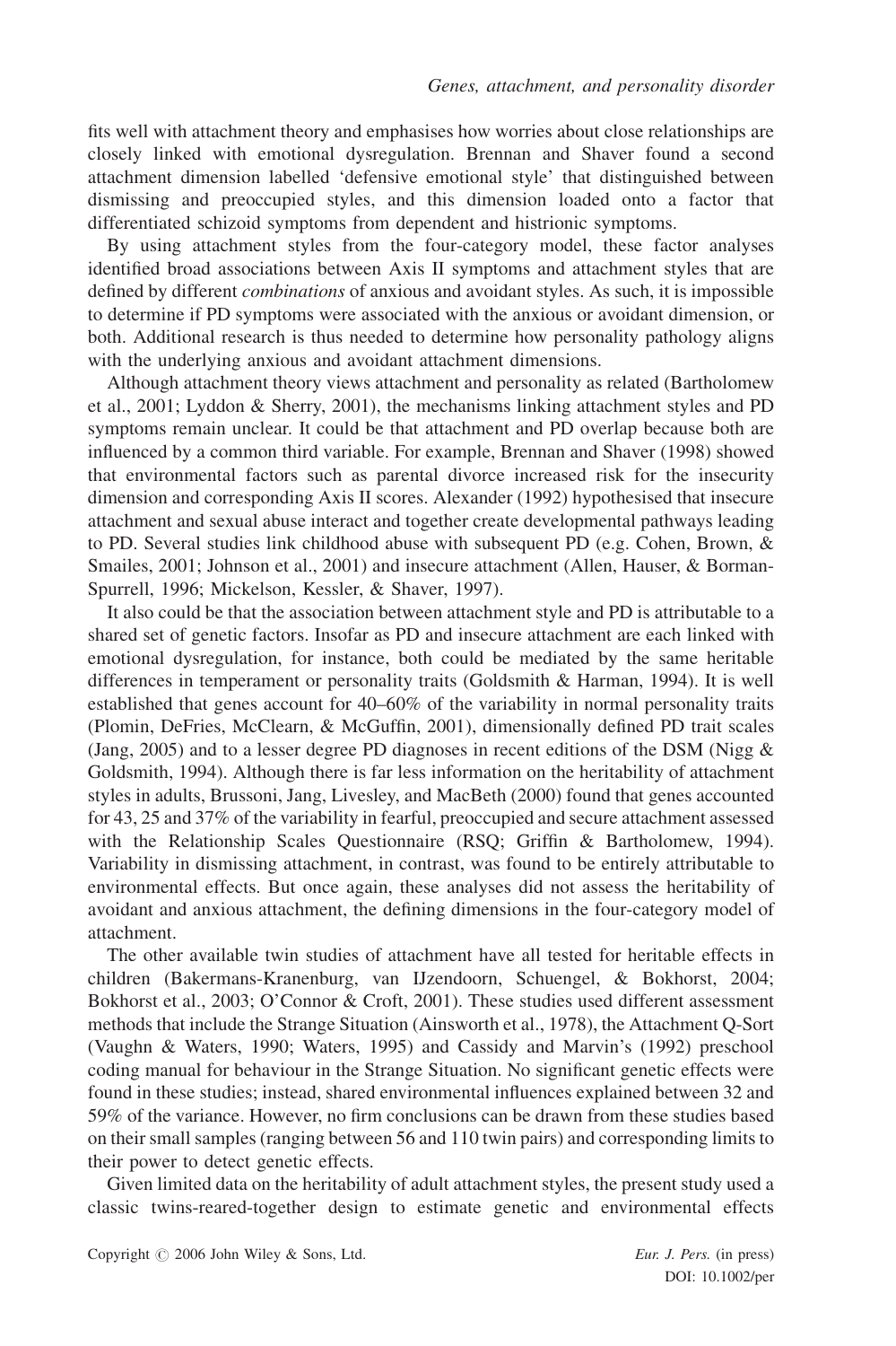influencing avoidant and anxious attachment. The study then tested whether genetic and environmental effects associated with these underlying dimensions of attachment also influence corresponding dimensions of personality pathology. Anxious attachment and personality traits indexing emotional dysregulation were expected to share a common factor structure that might be linked by common etiological influences. This hypothesis was based on expectations that abandonment fears specific to attachment anxiety would be associated with other disturbances in emotion regulation. Avoidant attachment and personality traits indexing emotional inhibition and social avoidance were similarly tested for a shared factor structure and a common aetiology to account for links between corresponding attachment insecurity and PD.

# **METHOD**

# Participants

This study is based on 239 volunteer twin pairs from Vancouver, British Columbia, who were recruited in the mid-1990s through newspaper advertisements and media stories (Jang, Livesley, & Vernon, 2002). A total of 126 MZ twin pairs (78.6% female) and 113 DZ twin pairs (61% female pairs, 16% male pairs and 23% opposite-sex pairs) provided data for this study. Zygosity was determined by a questionnaire (Nichols & Bilbro, 1966) that is at least 95% accurate when compared to red blood cell polymorphism analyses (Kasriel & Eaves, 1976). The average age of co-twins was 30.9 years  $(SD = 12.1$ , range 16–79), and there were no group differences in age between MZ and DZ twins. To avoid systematic biases in twin analyses (e.g. based on birth order), siblings within each twin pair were randomly designated as Twin 1 and Twin 2.

# **Instruments**

# Attachment

Although anxious and avoidant attachment styles in adulthood are now commonly measured with the Experiences in Close Relationships Inventory (ECR; Brennan et al., 1998), this instrument was not available when the study sample was assessed. Internally reliable anxious and avoidant attachment scales were derived instead from a subset of items from the RSQ (Griffin & Bartholomew, 1994). Several items from the RSQ and ECR are identical and the remaining RSQ items were selected based on similarities with matching items on the ECR. For example, the RSQ item ('I worry that others do not value me as much as I value them') was selected for the anxious attachment scale based on its close correspondence with an ECR item ('I often wish that my partner's feelings for me were as strong as my feelings for him/her'). Anxious attachment was thus assessed with RSQ items 9, 11, 16, 18, 21, 23, 25 and 28. High scores on this eight-item scale (alpha  $= 0.88$ ) indicate elevated worries about separation and fears of abandonment. Avoidant attachment was measured with RSQ items 1, 3, 10, 13, 15, 20, 24, 26 and 30. High scores on this nine-item scale (alpha  $= 0.85$ ) reflect discomfort with intimacy and avoidance of emotional dependence on others. Respondents were instructed to rate individual items according to their experiences in close relationships using a five-point scale  $(1 = not at all like me,$  $5 = \text{very much like me}.$ 

The anxious and avoidant scales derived from RSQ items have internal consistency  $\alpha$  (alpha  $> 0.85$ ) that is more acceptable than the internal consistency of the standard RSQ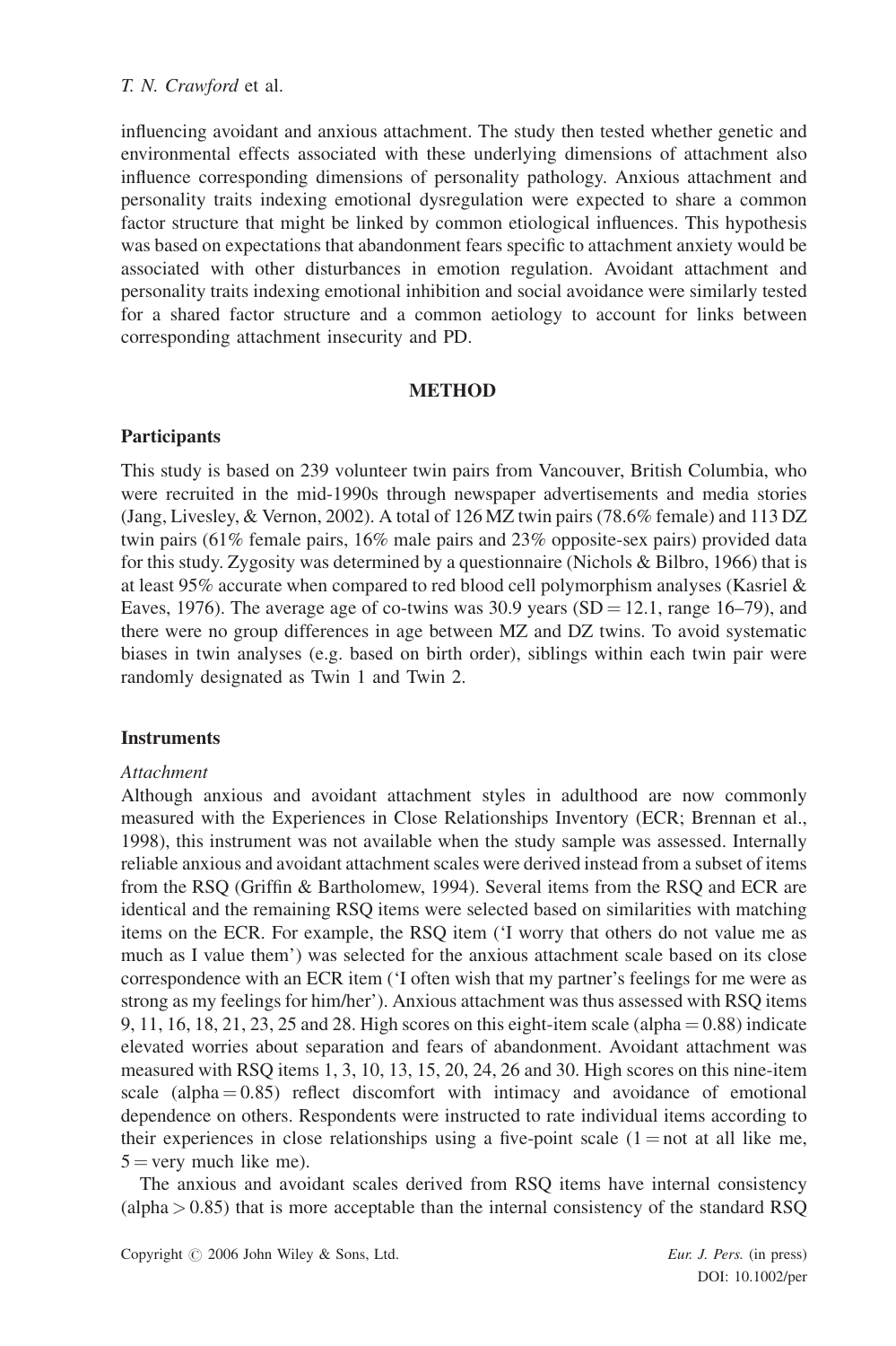scales (where alphas range from 0.31 to 0.46; Griffin & Bartholomew, 1994). The newly created anxious and avoidant attachment scales were independently validated in a college sample  $(N = 307)$  by comparing them with scales on the ECR. Convergence between corresponding avoidant attachment scales  $(r = 0.92)$  and anxious attachment scales  $(r = 0.91)$  was quite satisfactory. The relationship between anxiety and avoidance on the newly constructed RSQ scales ( $r = 0.37$ ) was similar to the relationship between these two dimensions on the ECR  $(r = 0.29)$ . In other words, the alignment of anxious and avoidant dimensions was similar regardless of the measure used.

# Personality disorder

The Dimensional Assessment of Personality Problems (DAPP; Livesley & Jackson, in press; Livesley, Jackson, & Schroeder, 1992) uses self-report items to measure 18 dimensions of personality disturbance: affective lability, anxiousness, callousness, cognitive distortion, compulsivity, conduct problems, identity problems, insecure attachment, intimacy problems, narcissism, oppositionality, rejection, restricted expression, self-harm, social avoidance, stimulus seeking, submissiveness and suspiciousness. Each dimension is assessed with 16 items (except self-harm and suspiciousness which have 14 items each) that are scored on a five-point scale (1 = very unlike me,  $5 =$  very like me). The DAPP has demonstrated factorial validity and excellent psychometric properties: internal consistency alphas range from 0.81 to 0.94, and test–retest reliabilities over a 3-week period range from 0.81 to 0.93. Factor analysis of the DAPP scales has revealed four underlying dimensions that have been named emotional dysregulation, inhibitedness, dissocial behaviour and compulsivity (Livesley, 1991; Livesley, Jang, & Vernon, 1998).

# Procedure

Twin pairs were instructed to complete self-report questionnaires at home independently from each other in a nondistracting setting and return completed questionnaires by mail. Informed consent was obtained in writing and assessment procedures were approved by the local Institutional Review Board. Because complete data were obtained for 99.2% for the variables investigated here, there were virtually no missing data in this study.

# Data analysis

To determine how attachment and PD dimensions align with each other, these constructs were examined using principal components factor analysis with varimax rotation. Next, univariate biometric analyses were used to estimate genetic and environmental contributions to anxious and avoidant attachment, and multivariate models were used to determine whether genetic or environmental factors account for associations between attachment and PD dimensions. Raw data were used to generate the variance–covariance matrices needed for these statistical analyses. Although a variance–covariance matrix by itself could be entered into each statistical analysis instead, raw data are preferable because they can be used to manage potential problems arising from missing data. Age and gender were included in all twin models as covariates to remove possible influences that could bias estimates of genetic and environmental effects (see McGue & Bouchard, 1984). We controlled for linear effects of age because they were most pronounced on the DAPP (quadratic effects, in contrast, tended to be nonsignificant or weak in magnitude).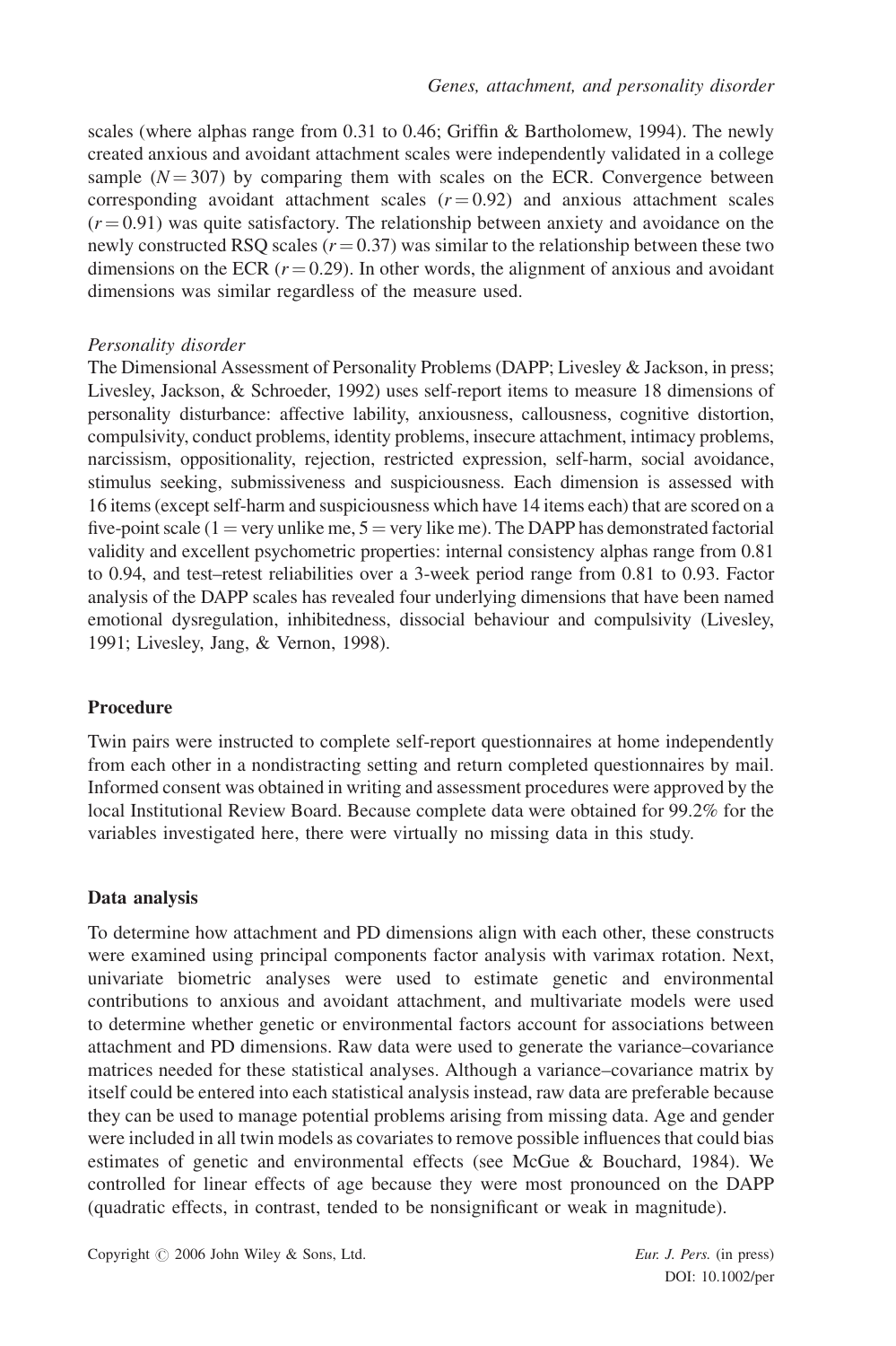#### Univariate twin models

Structural equation models were used to estimate additive genetic, shared environmental and nonshared environmental effects on anxious and avoidant attachment. Additive genetic effects (A) passed directly from parents to children are broadly indicated when correlations between MZ twin pairs (who share 100% of their genes) are greater than correlations for DZ twin pairs (who share on average 50% of their genes). Interactive genetic effects may also contribute to estimates of A, but these are difficult to distinguish from simple additive effects in the sample size available here. Shared environmental effects (C) that have the same effects on twin pairs are indicated when correlations for MZ and DZ twins are similar in magnitude. To the extent that parental divorce, illness or death of a parent or family socioeconomic status affects co-twins in the same way, they would be attributable to shared environmental effects. Nonshared environmental influences (E) that cause twin pairs to differ from each other are estimated as the residual variance after the effects of A and C have been removed. As such, E also includes measurement error.

The relative contribution of the A, C and E variance components was estimated in a saturated ACE model, and the significance of individual components was tested in reduced models that removed the effects of (1) additive genetic variance (CE model), (2) shared environmental variance (AE model) and (3) both additive genetic and shared environmental variance (E model). When saturated and reduced models were compared, a significant increase in the likelihood-ratio  $\chi^2$  indicated a worse fit when a specific variance component was removed. Model fit was also evaluated using Akaike's Information Criterion (Akaike, 1987) (AIC =  $\chi^2$  – 2df). Smaller AIC values indicate better fits than larger values. Reduced models that achieved parsimony by accounting for the observed variance with the fewest number of variance components were accepted when they yielded the smallest AIC value and did not significantly increase  $\chi^2$  values. All model fitting was conducted with the computer program  $Mx$  (Neale, 1997).

#### Multivariate twin models

The degree to which A, C and E effects are shared between attachment and personality pathology was estimated with genetic and environmental correlation coefficients. These coefficients are estimated by comparing MZ and DZ cross-twin correlations (e.g. between avoidant attachment in Twin 1 and intimacy problems in Twin 2). If MZ cross-correlations are greater than DZ cross-correlations, then genetic contributions to the covariance of measures are indicated. A standard Cholesky decomposition model (Neale & Cardon, 1992) was used to assess associations across twins between attachment and PD dimensions. This method yields genetic correlations  $(r_A)$  that estimate the extent to which variable X and variable Y are influenced by a common set of genes. Genetic correlations, however, do not reflect the magnitude of genetic contributions to the individual traits under investigation (which may be high or low). To obtain a more complete estimate of how much genetic factors influence phenotypic correlations, bivariate heritability estimates  $(a<sub>BIV</sub><sup>2</sup> = a<sub>X</sub> \times a<sub>Y</sub> \times r<sub>A</sub>)$  are calculated to indicate the heritability of the two variables and the genetic correlation (Plomin & DeFries, 1979). Bivariate models also yield shared environmental correlations ( $r<sub>C</sub>$ ) and nonshared environmental correlations ( $r<sub>E</sub>$ ) that can be used to calculate bivariate shared environmental effects ( $c_{\text{BIV}}^2 = c_X \times c_Y \times r_C$ ) and bivariate nonshared environmental effects  $(e_{\text{BV}}^2 = e_x \times e_y \times r_E)$ . These bivariate estimates of heritability, shared environmental effects and nonshared environmental effects each contribute to the correlation between variables. Their sum equals the observed phenotypic correlation  $(r_{\text{PHEN}} = a_{\text{BIV}}^2 + c_{\text{BIV}}^2 + e_{\text{BIV}}^2)$ .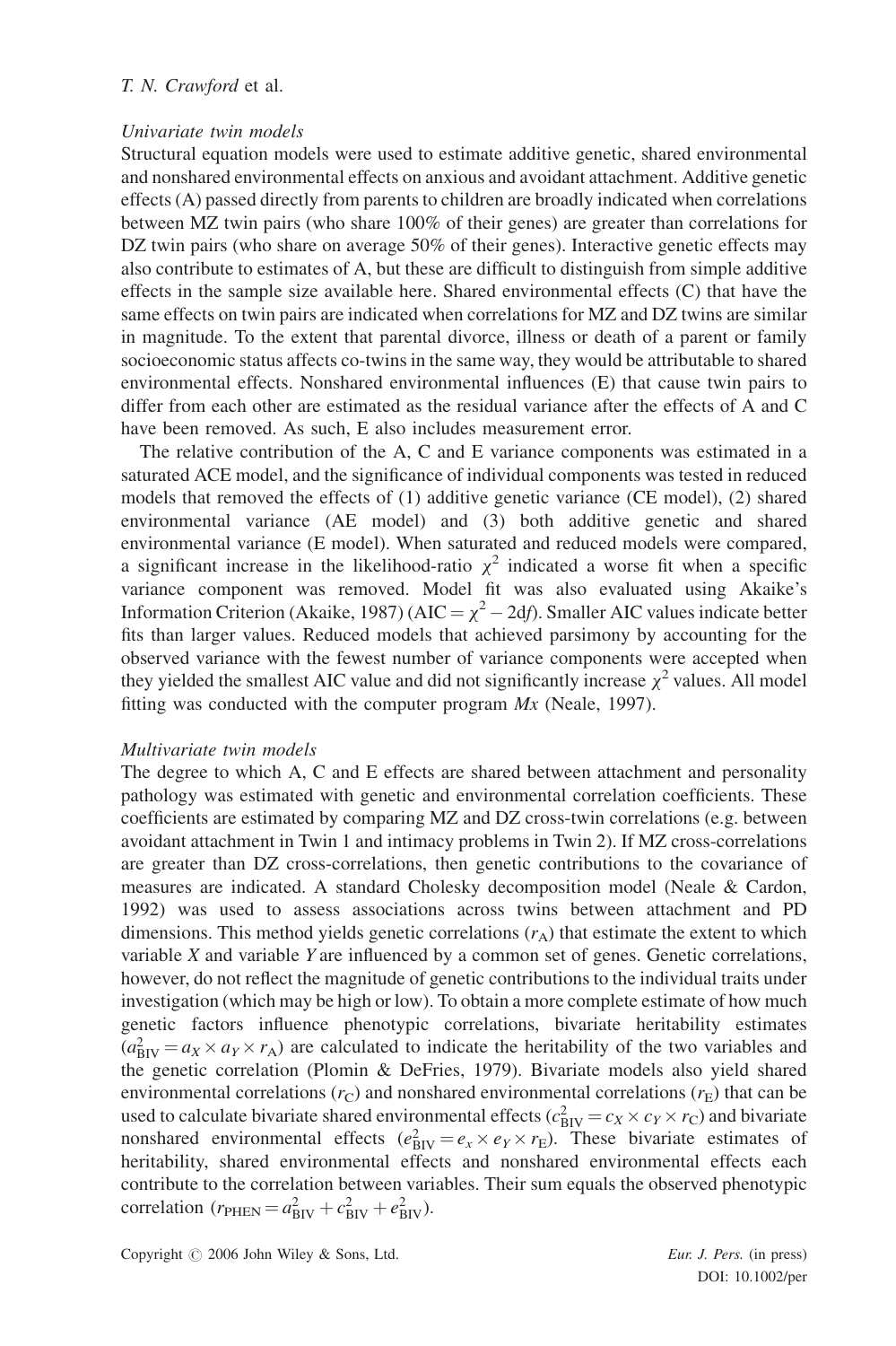Multivariate ACE models are normally compared with reduced models that delete parameter estimates for (1) common genetic effects (i.e. only  $r<sub>C</sub>$  and  $r<sub>E</sub>$  are specified), (2) bivariate shared environmental influences (only  $r_A$  and  $r_E$  are specified) and (3) bivariate nonshared environmental factors (only  $r_A$  and  $r_C$  are specified). Multivariate models yielding the lowest AIC values and nonsignificant changes in  $\chi^2$  statistics identify reduced models with the most parsimonious fit to the observed data.

#### RESULTS

Table 1 reports a zero-order correlation matrix for attachment and PD dimensions. All correlation coefficients greater than 0.09 are significant ( $p < 0.05$ ). Table 2 reports results from principal components factor analysis of attachment and PD dimensions based on all 478 participants. Results in Table 2 were highly similar to factor structures obtained from MZ and DZ pairs separately. As expected, anxious attachment loaded on the DAPP emotional dysregulation factor. Personality pathology dimensions (and representative subscales) indexed on this factor include social avoidance (social apprehensiveness, defective social skills and worry about interpersonal hurt), identity problems (anhedonia, labile self-concept, chronic emptiness and boredom), anxiousness (guilt proneness, indecisiveness and trait anxiety), affective lability (affective over-reactivity, hypersensitivity and labile anger), cognitive distortion (depersonalisation, schizotypal cognition and brief stress psychosis), submissiveness (diffidence, suggestibility and need for advice), oppositionality (passivity, oppositional behaviour and lack of organisation), self-harm (ideas of self-harm and self-damaging behaviours), narcissism (need for adulation, attention seeking and grandiosity) and suspiciousness (hypervigilance and suspiciousness). Even though insecure attachment on the DAPP (made up of subscales for separation protest, secure base, feared loss, intolerance of aloneness and proximity seeking) seems to reflect both anxious and avoidant attachment, this dimension of personality pathology aligned most with anxious attachment.

The inhibitedness factor had loadings from avoidant attachment and PD dimensions measuring intimacy problems (desire for improved attachment relationships, inhibited sexuality and avoidant attachment), restricted expression (reluctant self-disclosure, restricted expression of anger and self-reliance) that define the DAPP inhibitedness factor along with identity problems and social avoidance dimensions. Convergence between avoidant attachment on the DAPP and modified RSQ scales, of course, is not surprising. Alignment between avoidant attachment and other forms of personality pathology is more noteworthy and reflects meaningful links with a wider range of psychopathology. However, neither avoidant nor anxious attachment dimensions showed any relationship to PD scales indexing dissocial behaviour (interpersonal violence, impulsivity, addictive behaviours and remorselessness) or compulsivity (orderliness, precision and conscientiousness), suggesting that these dimensions of personality pathology are unrelated to attachment styles.

Table 3 reports estimates of additive genetic  $(a^2)$ , shared environmental  $(c^2)$  and nonshared environmental  $(e^2)$  effects on the two attachment dimensions. Approximately 40% of individual differences in anxious attachment were attributable to genetic influences. The AE model fit the data as well as the saturated ACE model,  $\Delta \chi^2$ (df = 1) = 0.002, ns, AIC = -1.998, but was preferred because it was more parsimonious. The CE model was rejected because its relative fit was worse when compared with the ACE model,  $\Delta \chi^2(df=1) = 3.104$ ,  $p = 0.078$ , AIC = 1.104. These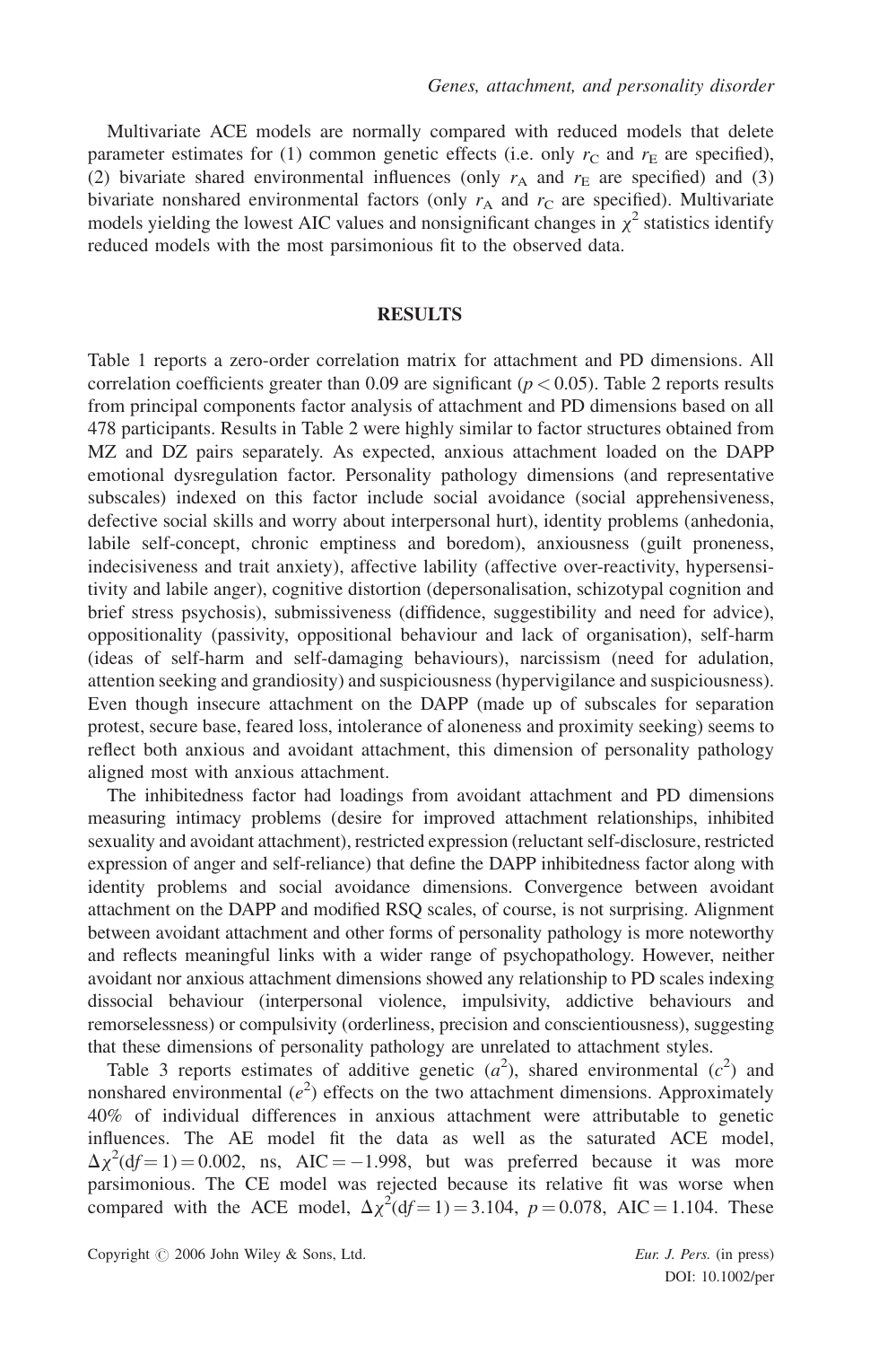|                                                                                                         | 20.               |                       |                        |                          |                      |                     |                      |                |                                                                                   |                        |                          |                                                         |                                                                                                                                                                                                                                                                                                                     |                        |                |                           |                 |                      |                                                     |                      |                  |
|---------------------------------------------------------------------------------------------------------|-------------------|-----------------------|------------------------|--------------------------|----------------------|---------------------|----------------------|----------------|-----------------------------------------------------------------------------------|------------------------|--------------------------|---------------------------------------------------------|---------------------------------------------------------------------------------------------------------------------------------------------------------------------------------------------------------------------------------------------------------------------------------------------------------------------|------------------------|----------------|---------------------------|-----------------|----------------------|-----------------------------------------------------|----------------------|------------------|
|                                                                                                         | 19.               |                       |                        |                          |                      |                     |                      |                |                                                                                   |                        |                          |                                                         |                                                                                                                                                                                                                                                                                                                     |                        |                |                           |                 |                      |                                                     |                      | $-0.26$          |
|                                                                                                         | $\frac{8}{18}$    |                       |                        |                          |                      |                     |                      |                |                                                                                   |                        |                          |                                                         |                                                                                                                                                                                                                                                                                                                     |                        |                |                           |                 |                      |                                                     | $\frac{52}{0.52}$    |                  |
|                                                                                                         | 17.               |                       |                        |                          |                      |                     |                      |                |                                                                                   |                        |                          |                                                         |                                                                                                                                                                                                                                                                                                                     |                        |                |                           |                 |                      | $\begin{array}{c} 0.37 \\ 0.33 \\ 0.00 \end{array}$ |                      |                  |
|                                                                                                         | $\overline{16}$ . |                       |                        |                          |                      |                     |                      |                |                                                                                   |                        |                          |                                                         |                                                                                                                                                                                                                                                                                                                     |                        |                |                           |                 | $\frac{3831}{50041}$ |                                                     |                      |                  |
|                                                                                                         | <b>15.</b>        |                       |                        |                          |                      |                     |                      |                |                                                                                   |                        |                          |                                                         |                                                                                                                                                                                                                                                                                                                     |                        |                |                           |                 | $\frac{5552}{5000}$  |                                                     |                      |                  |
|                                                                                                         |                   |                       |                        |                          |                      |                     |                      |                |                                                                                   |                        |                          |                                                         |                                                                                                                                                                                                                                                                                                                     |                        |                | $\frac{360000}{36420000}$ |                 |                      |                                                     |                      |                  |
|                                                                                                         | $\overline{4}$    |                       |                        |                          |                      |                     |                      |                |                                                                                   |                        |                          |                                                         |                                                                                                                                                                                                                                                                                                                     |                        |                |                           |                 |                      |                                                     |                      |                  |
|                                                                                                         | 13.               |                       |                        |                          |                      |                     |                      |                |                                                                                   |                        |                          |                                                         |                                                                                                                                                                                                                                                                                                                     |                        |                |                           |                 |                      |                                                     |                      |                  |
|                                                                                                         | $\overline{2}$ .  |                       |                        |                          |                      |                     |                      |                |                                                                                   |                        |                          |                                                         |                                                                                                                                                                                                                                                                                                                     | 금입%국원%유산<br>  음업%금입%유산 |                |                           |                 |                      |                                                     |                      |                  |
|                                                                                                         | $\equiv$          |                       |                        |                          |                      |                     |                      |                |                                                                                   |                        |                          |                                                         | $\frac{3}{2}$ $\frac{3}{2}$ $\frac{3}{2}$ $\frac{3}{2}$ $\frac{3}{2}$ $\frac{3}{2}$ $\frac{3}{2}$ $\frac{3}{2}$ $\frac{3}{2}$ $\frac{3}{2}$ $\frac{3}{2}$ $\frac{3}{2}$ $\frac{3}{2}$ $\frac{3}{2}$ $\frac{3}{2}$ $\frac{3}{2}$ $\frac{3}{2}$ $\frac{3}{2}$ $\frac{3}{2}$ $\frac{3}{2}$ $\frac{3}{2}$ $\frac{3}{2}$ |                        |                |                           |                 |                      |                                                     |                      |                  |
|                                                                                                         | $\supseteq$       |                       |                        |                          |                      |                     |                      |                |                                                                                   |                        |                          | 56648456866<br>  5666666666                             |                                                                                                                                                                                                                                                                                                                     |                        |                |                           |                 |                      |                                                     |                      |                  |
|                                                                                                         | o,                |                       |                        |                          |                      |                     |                      |                |                                                                                   |                        |                          | 동영승 영국 중심 중국 중국<br>  영업 영업 영업 영업 영업 이 영업 이 영업           |                                                                                                                                                                                                                                                                                                                     |                        |                |                           |                 |                      |                                                     |                      |                  |
| between anxious and avoidant attachment dimensions and DAPP personality disorder dimensions $(N = 478)$ | ∞ं                |                       |                        |                          |                      |                     |                      |                |                                                                                   |                        |                          | 85 x 3 4 4 4 6 8 9 9 9 9 9<br>  9 9 9 9 9 9 9 9 9 9 9 9 |                                                                                                                                                                                                                                                                                                                     |                        |                |                           |                 |                      |                                                     |                      |                  |
|                                                                                                         | 7.                |                       |                        |                          |                      |                     |                      |                | 2338533553538<br>  23385355555                                                    |                        |                          |                                                         |                                                                                                                                                                                                                                                                                                                     |                        |                |                           |                 |                      |                                                     |                      |                  |
|                                                                                                         | Ġ.                |                       |                        |                          |                      |                     |                      |                | 0.0.0.0.0.0.0.0.0.0.0.0<br>  0.0.0.0.0.0.0.0.0.0.0.0<br>  0.0.0.0.0.0.0.0.0.0.0.0 |                        |                          |                                                         |                                                                                                                                                                                                                                                                                                                     |                        |                |                           |                 |                      |                                                     |                      |                  |
|                                                                                                         | s.                |                       |                        |                          |                      |                     |                      |                |                                                                                   |                        |                          |                                                         |                                                                                                                                                                                                                                                                                                                     |                        |                |                           |                 |                      |                                                     |                      |                  |
|                                                                                                         | 4.                |                       |                        |                          |                      |                     |                      |                |                                                                                   |                        |                          |                                                         |                                                                                                                                                                                                                                                                                                                     |                        |                |                           |                 |                      |                                                     |                      |                  |
|                                                                                                         | 2.                |                       |                        |                          |                      |                     |                      |                | │ 영영영영영영영영영영영영영영영영영                                                               |                        |                          |                                                         |                                                                                                                                                                                                                                                                                                                     |                        |                |                           |                 |                      |                                                     |                      |                  |
|                                                                                                         |                   |                       |                        | 0.59                     | 0.50                 | 0.41                | 0.39                 | 0.28           | 0.17                                                                              | $-0.05$                | 0.30                     | $0.24$<br>0.19                                          |                                                                                                                                                                                                                                                                                                                     | 0.25                   | $-0.01$        | 0.37                      | $0.24$<br>0.07  |                      | 0.22                                                | 0.02                 | 0.04             |
|                                                                                                         |                   |                       |                        | 0.27                     | 0.28                 | 0.52                | 0.57                 |                | 0.55<br>0.47<br>0.47                                                              |                        | $0.5^{\circ}$            | 0.39                                                    | $\frac{4}{1}$<br>0.37                                                                                                                                                                                                                                                                                               |                        | 0.45           |                           | 0.34            | 0.14                 | 0.23                                                | 0.16                 | $-0.06$          |
|                                                                                                         |                   |                       |                        |                          |                      |                     |                      |                |                                                                                   |                        |                          |                                                         |                                                                                                                                                                                                                                                                                                                     |                        |                |                           |                 |                      |                                                     |                      |                  |
|                                                                                                         |                   |                       |                        |                          |                      |                     |                      |                |                                                                                   |                        |                          |                                                         |                                                                                                                                                                                                                                                                                                                     |                        |                |                           |                 |                      |                                                     |                      |                  |
| Table 1. Phenotypic correlations                                                                        |                   | 1. Anxious attachment | 2. Avoidant attachment | 3. Restricted expression | 4. Intimacy problems | 5. Social avoidance | 6. Identity problems | 7. Anxiousness | 8. Affective lability                                                             | 9. Insecure attachment | 10. Cognitive distortion | 11. Submissiveness                                      | 12. Oppositionality                                                                                                                                                                                                                                                                                                 | 13. Self-harm          | 14. Narcissism | 15. Suspiciousness        | 16. Callousness | 17. Rejection        | 18. Conduct problems                                | 19. Stimulus seeking | 20. Compulsivity |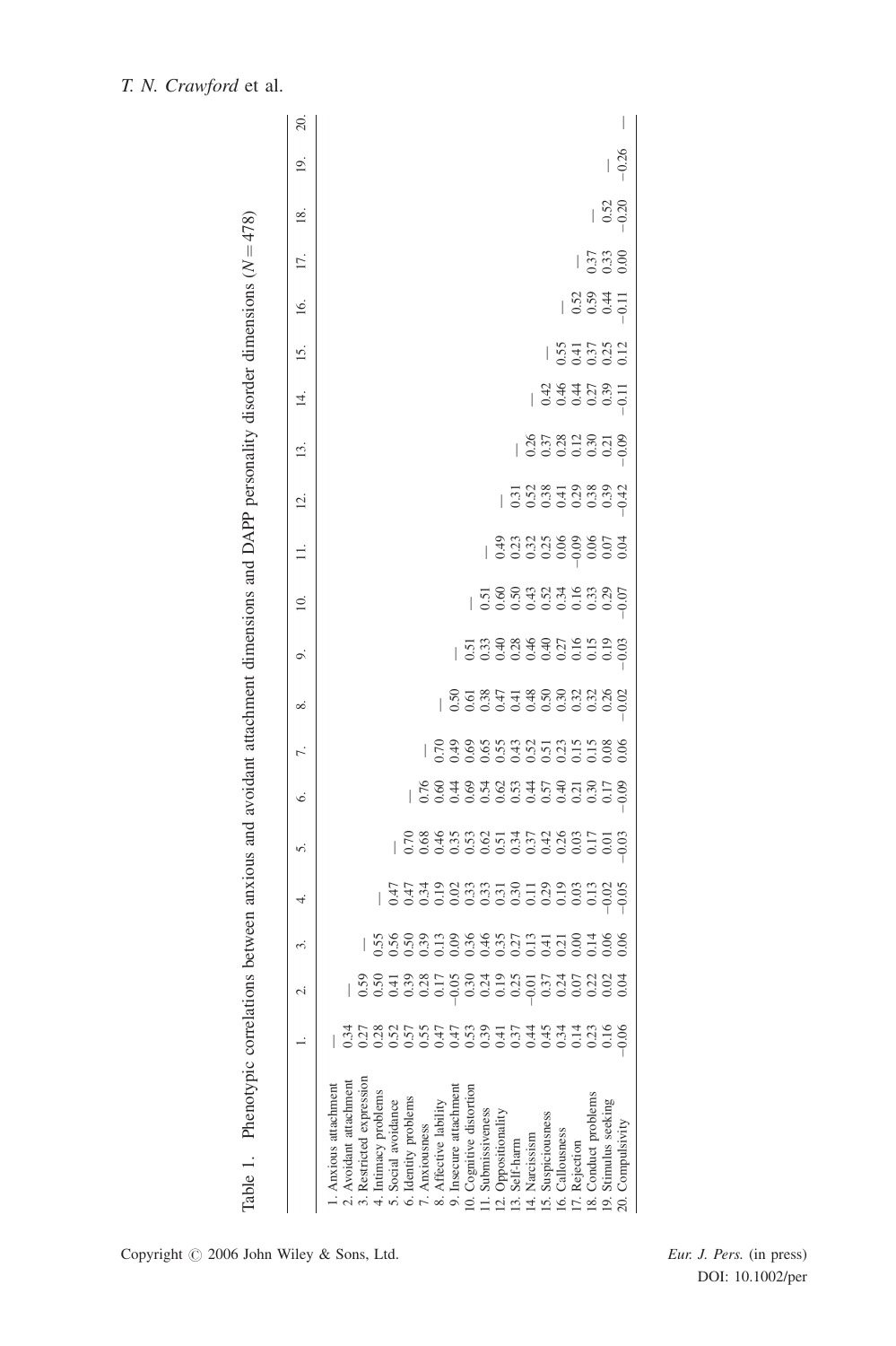|                       | Emotional<br>dysregulation | <b>Inhibitedness</b> | Dissocial<br>behaviour | Compulsivity |
|-----------------------|----------------------------|----------------------|------------------------|--------------|
| Anxious attachment    | 0.632                      | 0.249                | 0.185                  | 0.004        |
| Avoidant attachment   | 0.046                      | 0.817                | 0.163                  | $-0.097$     |
| Restricted expression | 0.222                      | 0.807                | 0.026                  | $-0.000$     |
| Intimacy problems     | 0.174                      | 0.756                | 0.013                  | 0.084        |
| Social avoidance      | 0.648                      | 0.533                | $-0.046$               | 0.050        |
| Identity problems     | 0.723                      | 0.461                | 0.194                  | 0.085        |
| Anxiousness           | 0.864                      | 0.274                | 0.030                  | $-0.065$     |
| Affective lability    | 0.752                      | 0.026                | 0.290                  | $-0.037$     |
| Insecure attachment   | 0.745                      | $-0.194$             | 0.154                  | $-0.007$     |
| Cognitive distortion  | 0.737                      | 0.276                | 0.211                  | 0.123        |
| Submissiveness        | 0.670                      | 0.346                | $-0.233$               | 0.123        |
| Oppositionality       | 0.587                      | 0.226                | 0.269                  | 0.540        |
| Self-harm             | 0.421                      | 0.302                | 0.242                  | 0.093        |
| Narcissism            | 0.625                      | $-0.116$             | 0.429                  | 0.110        |
| Suspiciousness        | 0.474                      | 0.332                | 0.547                  | $-0.273$     |
| Callousness           | 0.193                      | 0.199                | 0.797                  | 0.063        |
| Rejection             | 0.127                      | $-0.082$             | 0.764                  | $-0.140$     |
| Conduct problems      | 0.093                      | 0.183                | 0.714                  | 0.278        |
| Stimulus seeking      | 0.126                      | $-0.076$             | 0.623                  | 0.432        |
| Compulsivity          | 0.011                      | 0.028                | $-0.066$               | $-0.883$     |
| % Variance explained  | 27.5%                      | 15.5%                | 15.2%                  | $7.6\%$      |

Table 2. Alignment between anxious and avoidant attachment dimensions and four higher-order factors underlying DAPP personality disorder dimensions  $(N = 478)$ 

combined results indicate little influence of shared environmental effects on attachment anxiety. In contrast, correlations for avoidant attachment in MZ and DZ twins (0.285 and 0.328, respectively) suggest no additive genetic influence. The CE model for avoidant attachment fit as well as the saturated ACE model,  $\Delta \chi^2(df=1) = 0.000$ , ns, AIC = -2.000, thereby providing the most parsimonious explanation of the data. Overall, shared environmental effects accounted for 30% of the variance in avoidant attachment.

Table 4 reports correlations between anxious attachment and DAPP dimensions indexing emotional dysregulation and decomposes these correlations into genetic and environmental components. Although they share a common underlying structure, phenotypic correlations between attachment and PD dimensions (mean  $r = 0.47$ , range  $= 0.37 - 0.57$ ) indicate that these variables were not redundant. Table 4 does not include bivariate shared environmental effects  $(c<sub>BIV</sub><sup>2</sup>)$  because they explained little or no covariation between anxious attachment and personality pathology in multivariate models. This outcome largely reflects the fact that shared environmental factors accounted for little variance in these individual variables in univariate models. The mean genetic correlation  $(r_A)$  was 0.75 (range = 0.57–1.00), and 95% confidence intervals (CIs) ranged on average between 0.49 and 1.00. Because ACE models including  $r<sub>C</sub>$  were not considered, we tested for significant differences between ACE models that specified both  $r_A$  and  $r_E$  versus those that specified only  $r_E$ . When the parameter for  $r_A$  was dropped, significant change statistics (mean  $\Delta \chi^2$  = 23.62, range = 13.47–39.35; all  $\Delta df$  = 1, p < 0.01) indicated that reduced models fit significantly worse than when bivariate genetic effects were included.<sup>1</sup>

<sup>1</sup>We do not report AIC statistics in this context because they are effectively redundant with the  $\Delta \chi^2$  statistic when only one reduced model is considered.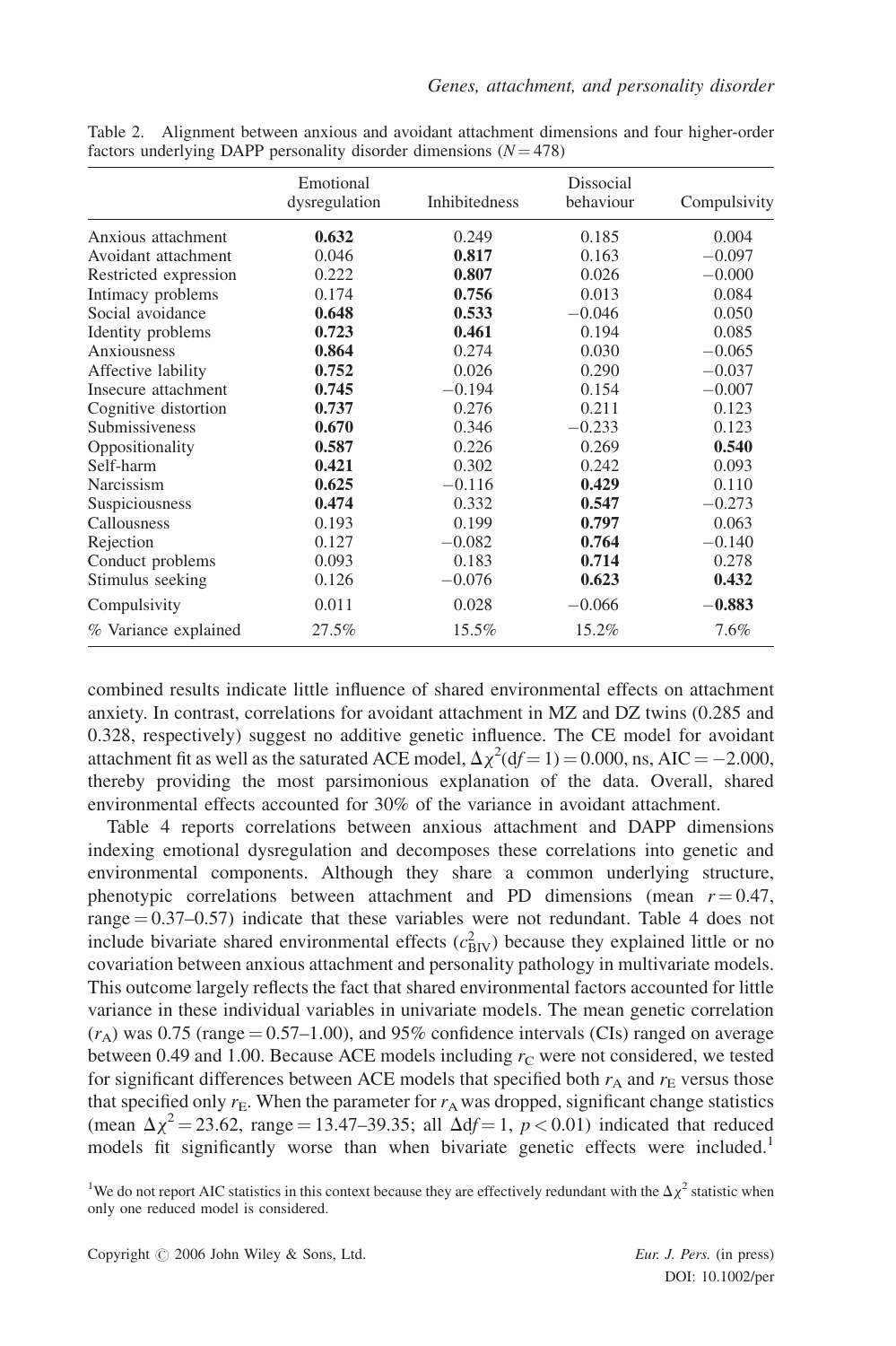|                                | Table 3. Estimated genetic $(a^2)$ , shared environmental $(c^2)$ and nonshared environmental $(e^2)$ influences on anxious and avoidant attachment in 126MZ and |                                                                |                        |                                         |     |       |                        |                     |
|--------------------------------|------------------------------------------------------------------------------------------------------------------------------------------------------------------|----------------------------------------------------------------|------------------------|-----------------------------------------|-----|-------|------------------------|---------------------|
| $r_{\rm MZ}$ $r_{\rm DZ}$      |                                                                                                                                                                  |                                                                |                        | $-211$ df $\Delta \chi^2$ $\Delta df$ p |     |       |                        | <b>AIC</b>          |
| Anxious attachment 0.442 0.242 |                                                                                                                                                                  |                                                                |                        |                                         |     |       |                        |                     |
|                                |                                                                                                                                                                  | $(0.397(0.000-0.531) 0.000-0.356) 0.594(0.469-0.754)$          |                        | 3206.885 476                            |     |       |                        |                     |
| $0.407(0.263 - 0.531)$         |                                                                                                                                                                  | $-$ (0.000-0.000)                                              | $0.593(0.469 - 0.737)$ | 3206.887                                | 477 | 0.002 | $\overline{\text{ns}}$ | $-1.998$            |
| $-$ (0.000-0.000)              |                                                                                                                                                                  | $0.306$ $(0.187 - 0.416)$ $0.694$ $(0.584 - 0.813)$            |                        | 3209.989                                | 477 | 3.104 | 0.078                  | 1.104               |
| 0.285 0.328                    |                                                                                                                                                                  |                                                                |                        |                                         |     |       |                        |                     |
|                                |                                                                                                                                                                  | $0.000(0.000-0.342)$ $0.301(0.001-0.411)$ $0.699(0.576-0.818)$ |                        | 3182.636 476                            |     |       |                        |                     |
| $0.330(0.188 - 0.456)$         |                                                                                                                                                                  | $-$ (0.000-0.000)                                              | $0.670(0.544 - 0.813)$ | 3186.654                                | 477 | 4.018 | 0.045                  | $2.018$<br>$-2.000$ |
|                                |                                                                                                                                                                  | $0.301(0.182 - 0.411)$ $0.699(0.589 - 0.818)$ $3182.636$ $477$ |                        |                                         |     | 0.000 | ns                     |                     |
|                                |                                                                                                                                                                  |                                                                |                        |                                         |     |       |                        |                     |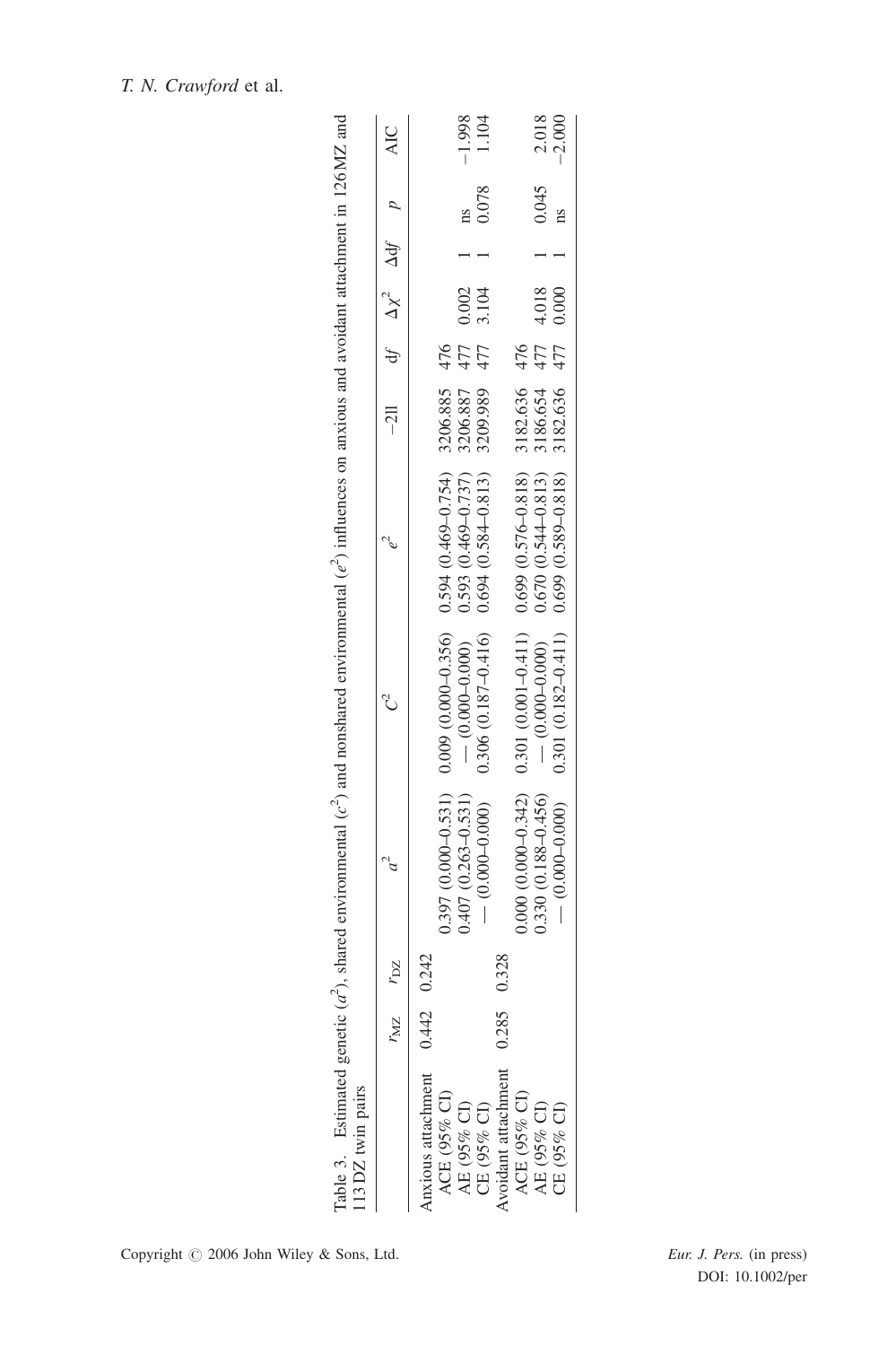|                      |                |       |             |                    |                 | Genetic and environmental correlations with anxious attachment |  |  |
|----------------------|----------------|-------|-------------|--------------------|-----------------|----------------------------------------------------------------|--|--|
|                      | $r_{\rm PHEN}$ | $r_A$ | $r_{\rm E}$ | $a_{\text{BIV}}^2$ | $e_{\rm BIV}^2$ | $a_{\text{RIV}}^2/r_{\text{PHEN}}$                             |  |  |
| Affective lability   | 0.47           | 0.62  | 0.33        | 0.28               | 0.18            | 0.60                                                           |  |  |
| Anxiousness          | 0.55           | 1.00  | 0.37        | 0.37               | 0.21            | 0.67                                                           |  |  |
| Cognitive distortion | 0.53           | 1.00  | 0.31        | 0.33               | 0.18            | 0.62                                                           |  |  |
| Identity problems    | 0.57           | 0.81  | 0.34        | 0.39               | 0.13            | 0.68                                                           |  |  |
| Insecure attachment  | 0.47           | 0.75  | 0.32        | 0.28               | 0.17            | 0.60                                                           |  |  |
| Narcissism           | 0.44           | 0.57  | 0.29        | 0.23               | 0.17            | 0.52                                                           |  |  |
| Oppositionality      | 0.41           | 0.58  | 0.30        | 0.23               | 0.16            | 0.56                                                           |  |  |
| Self-harm            | 0.37           | 0.76  | 0.18        | 0.24               | 0.16            | 0.65                                                           |  |  |
| Social Avoidance     | 0.52           | 0.72  | 0.35        | 0.33               | 0.19            | 0.64                                                           |  |  |
| Submissiveness       | 0.39           | 0.81  | 0.20        | 0.30               | 0.12            | 0.77                                                           |  |  |
| Suspiciousness       | 0.44           | 0.64  | 0.31        | 0.26               | 0.18            | 0.59                                                           |  |  |

Table 4. Genetic and environmental correlations between anxious attachment and personality disorder dimensions in 126 MZ and 113 DZ twin pairs

 $r_{\text{PEEN}}$  = phenotypic correlations;  $r_A$  = additive genetic correlations;  $r_E$  = nonshared environmental correlations;  $a_{\text{BIV}}^2$  = bivariate heritability;  $e_{\text{BIV}}^2$  = nonshared environmental effects;  $a_{\text{BIV}}^2/r_{\text{PHEN}}$  = the proportion of covariance attributable to shared genetic effects.

Nonshared environmental correlations  $(r_F)$  were consistently lower (mean = 0.30, range  $= 0.18 - 0.37$ ), and 95% CIs ranged on average between 0.15 and 0.44. When bivariate heritability was estimated as a proportion of total covariation  $(a_{\text{BIV}}^2/r_{\text{PHEN}})$ , common genetic effects explained on average 63% of the total covariation between anxious attachment and DAPP measures indexing emotional dysregulation.

As reported above, results from univariate analyses indicate no influence of genetic effects on avoidance and little or no influence of the shared environment on DAPP scales loading onto the inhibitedness factor. Logically, this leaves the nonshared environment as the only potential source for bivariate effects across avoidance and corresponding PD variables.

#### **DISCUSSION**

To our knowledge this article reports the first heritability estimates for self-reported anxious and avoidant attachment in adults. Whereas attachment anxiety was clearly influenced by genetic factors, avoidant attachment seemed influenced entirely by environmental effects. Based on these findings, we were able to show that the association between anxious attachment and personality pathology was largely explained by genetic factors. In contrast, it appears most likely that associations between avoidant attachment and personality pathology are attributable to nonshared environmental influences.

Anxious attachment includes abandonment fears and difficulties regulating worries about the availability of attachment figures. Given that heritable factors accounted for 40% of the phenotypic variance in anxious attachment, genetic effects probably establish different degrees of susceptibility to emotional difficulties in close relationships that heighten or attenuate these fears and worries. For example, people with high genetic susceptibility to attachment anxiety could be more prone to worry about relationships with parents or romantic partners who are inconsistently available. People with lower susceptibility to attachment anxiety may be less affected by these experiences. Shared environmental factors did not account for any similarity in attachment anxiety between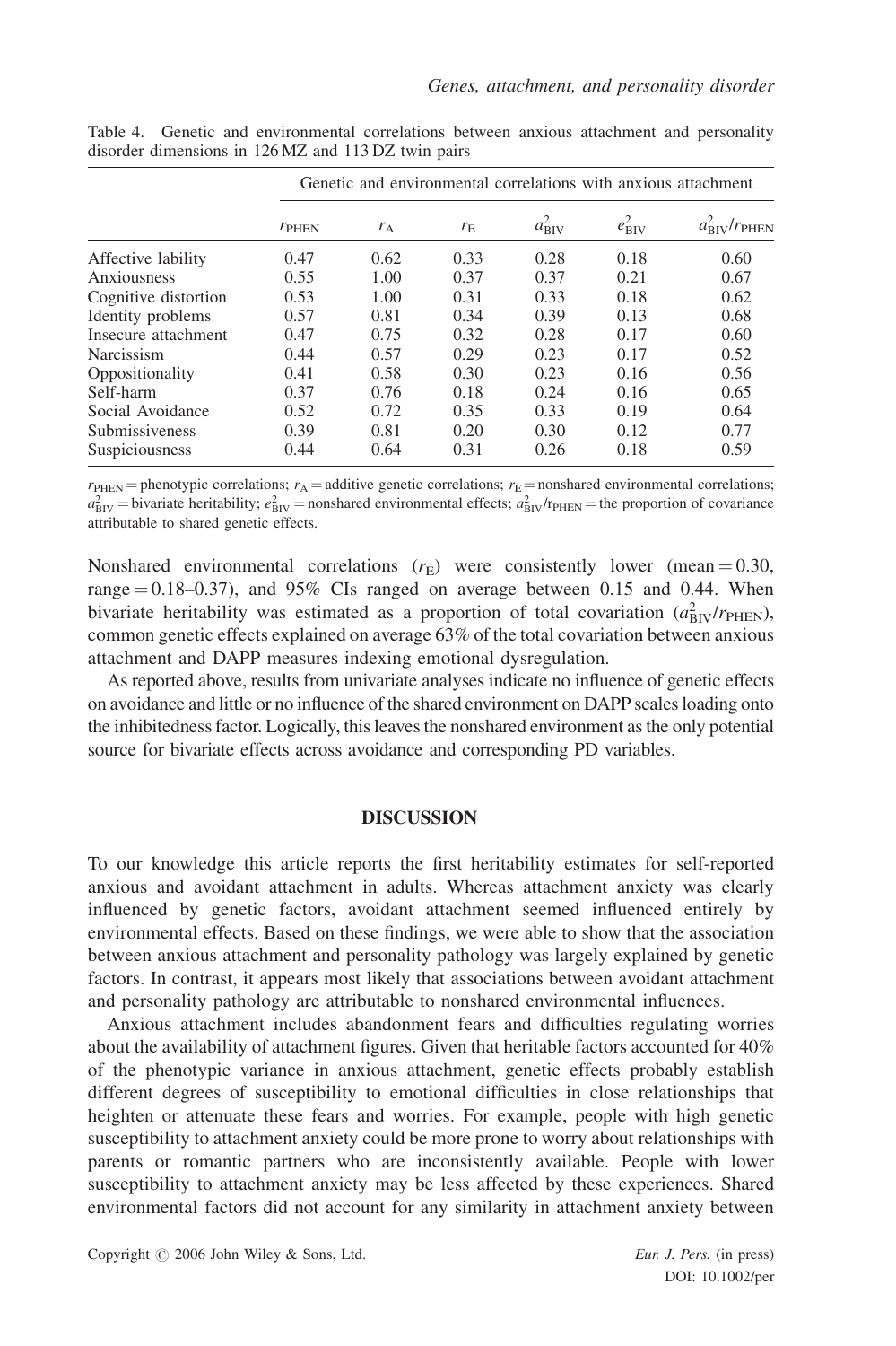twins. Instead, nonshared environmental factors (e.g. unique relationships with family members, friends and romantic partners, plus measurement error) accounted for the remaining variation in anxious attachment. Twins may be especially likely to differ from each other on attachment anxiety based on differences in the close friends and romantic partners they each choose in adolescence and adulthood.

In marked contrast to anxious attachment, avoidant attachment seemed to be unaffected by genes. As in previously published studies, environmental factors accounted for the vast majority of the effects related to avoidance. For example, when Waller and Shaver (1994) investigated the heritability of adult 'romantic love styles'—probably proxy variables for attachment security—they found sizable shared environmental effects on a range of attitudes toward loving relationships and no evidence of genetic effects. In a preschool sample of 110 twin pairs, O'Connor and Croft (2001) used Strange Situation procedures adapted for preschool children to produce categorical classifications and a continuous measure of insecure attachment. When the continuous measure was used, shared environmental factors accounted for 31% of the variance, approximately the same amount attributable to the shared environment in avoidant attachment in adults. Evidence for genetic influences was weak regardless of how attachment was measured. Nevertheless, it remains difficult to interpret findings across studies because different measures were used, and it is unclear how well O'Connor and Croft specifically assessed avoidant attachment. As indicated above, other studies failed to find any genetic influences on attachment in children (Bakermans-Kranenburg et al., 2004; Bokhorst et al., 2003) but their samples may have lacked adequate statistical power.

Our finding that genetic factors have no influence on avoidant attachment is intriguing. At the same time that anxious attachment can be attributed to a mixture of heritable and environmental influences, the social environment alone appears to determine whether avoidant strategies for dealing with that anxiety are encouraged or not. Consistent with attachment theory, avoidance initially learned in parent–child relationships (Ainsworth et al., 1978) often continues to be expressed and reinforced in close relationships in adolescence and adulthood (Lyddon & Sherry, 2001). As avoidant youth become parents themselves, avoidant approaches to affect regulation often foster attachment avoidance in their children (Fonagy, Steele, & Steele, 1991). Although avoidant attachment may persist over time as the child develops into an adult, avoidance may also subside if young people develop significant relationships with friends or romantic partners who are more sensitive and responsive to their needs, thereby reducing abandonment fears and reinforcing more secure forms of attachment.

If avoidant attachment is in fact more influenced by shared environment than by genes, it remains unclear what nongenetic familial experiences might account for it. O'Connor and Croft (2001) hypothesised that parental sensitivity and responsiveness to the attachment needs of children might represent a shared environmental factor that could explain similarities in MZ and DZ twin pairs. Allowing for ways in which parents treat individual twins differently based on their specific needs, parental sensitivity and responsiveness are nevertheless influenced by 'internal working models'—i.e. the parents' mental representations of self and other—that are thought to have a relatively stable influence on close relationships over time (Bretherton & Munholland, 1999). If internal working models in parents reflect negative representations of others, they often manifest in an emotional distance or tendency to reject others, thereby producing a shared environmental effect. If internal working models in parents reflect negative self-representations instead, they create disturbances in affect regulation and inconsistent parenting behaviours that in turn reduce parental sensitivity and responsiveness. In meta-analyses of the intergenera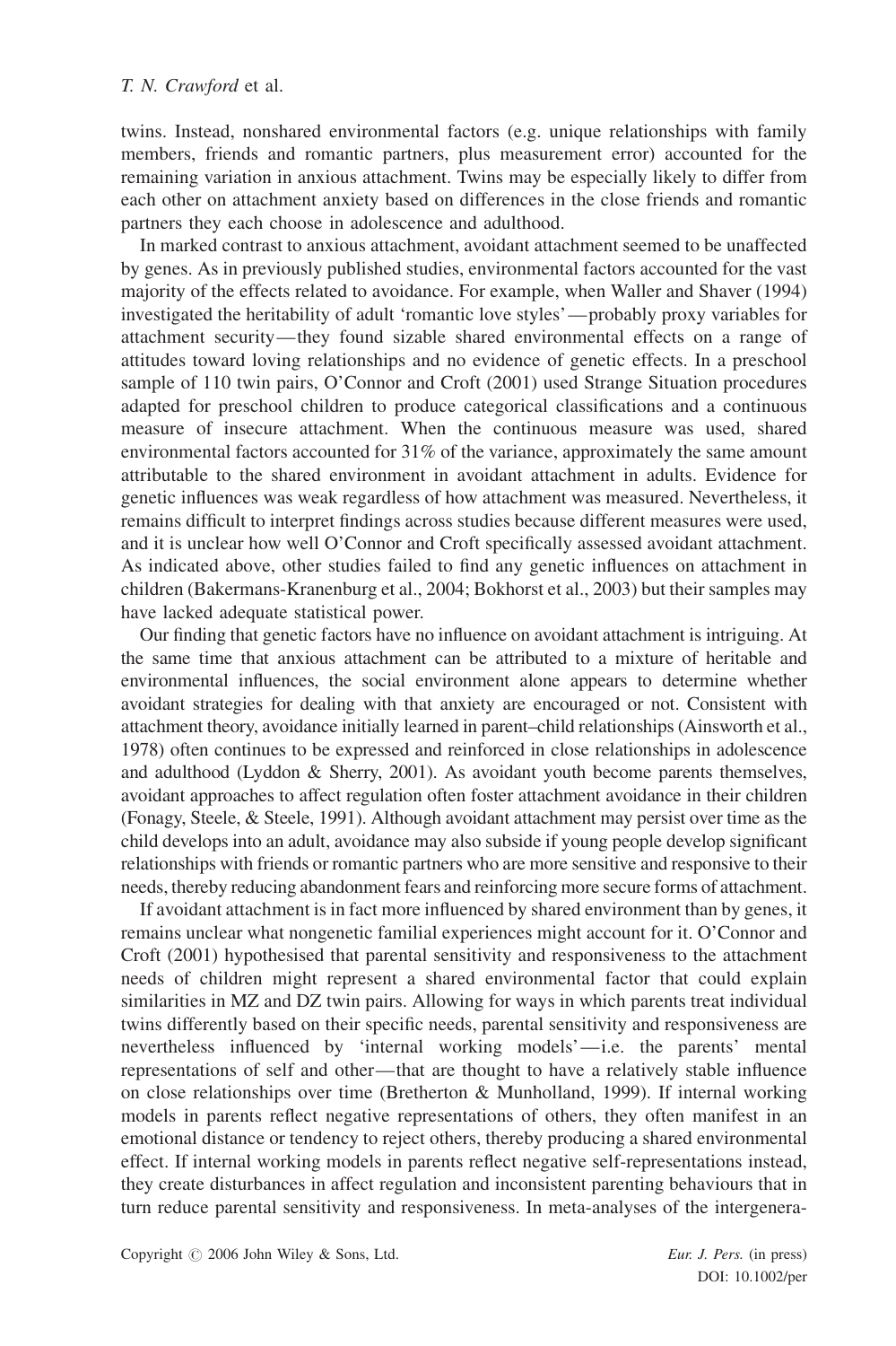tional effects of adult attachment representations and parental responsiveness (van IJzendoorn, 1995; van IJzendoorn & Bakersmans-Kranenburg, 1996), parents' internal working models assessed with the adult attachment interview (AAI; George, Kaplan, & Main, 1985) were reliably linked with insecure attachment in children. Parents' internal working models were also linked with sensitive and responsive parenting behaviours that play a key role in shaping children's attachment. However, parents' internal working models accounted for only about 12% of the variance in children's attachment orientations, thus indicating that more work is needed to clarify how avoidant attachment is transmitted across generations.

#### Insecure attachment and personality pathology

When attachment and PD dimensions were investigated with factor analysis, results were consistent with expectations. Anxious attachment loaded onto the DAPP emotional dysregulation factor, and avoidant attachment loaded onto the inhibitedness factor. Emotional dysregulation is most correlated with neuroticism in the five-factor model of personality (Schroeder, Wormworth, & Livesley, 2002), and corresponding PD dimensions and personality facets have been shown to share common genetic influences (Jang & Livesley, 1999). Anxious attachment is correlated with neuroticism (Crawford et al., 2006; Noftle & Shaver, 2006) and this association probably can be explained by common genetic effects. When inhibitedness is correlated with the big five dimensions, it is most associated with low extraversion and low openness to experience (Schroeder et al., 2002).

Avoidant attachment is harder to place within the framework of the five-factor model of personality. Correlations between avoidant attachment and the five higher order dimensions (neuroticism, extraversion, openness, conscientiousness and agreeableness) range between 0.19 and  $-0.29$  (Crawford et al., 2006; Noftle & Shaver, 2006), thus suggesting that avoidant attachment is largely independent of normal personality traits. In comparison, correlations are higher between avoidant attachment and the four DAPP dimensions loading on the inhibitedness factor (mean  $r = 0.47$ , range  $= 0.39 - 0.59$ ), thus suggesting that avoidance may be more closely related to this dimension of abnormal personality instead.

Avoidant attachment was most associated with PD dimensions labelled intimacy problems and restricted expression  $(r_{\text{HEN}} = 0.50 \text{ and } 0.59, \text{ respectively})$  and somewhat less correlated with social avoidance and identity problems ( $r_{\text{PHEN}} = 0.41$  and 0.39, respectively). These results fit well with outcomes predicted by attachment theory. High scores on the avoidant attachment dimension reflect 'deactivating strategies' (Cassidy & Kobak, 1988) that are used to reduce anxiety and other negative emotions in close relationships. It thus makes sense that avoidant attachment would correlate with restricted expression and intimacy problems that each reflect ways in which people down-regulate emotion and also limit emotional and sexual intimacy in relationships.

Multivariate models suggest that covariation between avoidant attachment and inhibitedness is attributable to nonshared environmental influences. Associations between these variables thus appear to stem from experiences that are unique to individual twins (e.g. differential neglect or rejection of twins by caregivers or romantic partners) instead of experiences within the familial environment that are shared. However, this conclusion is based primarily on findings from univariate ACE models that show that avoidance had shared environmental but not genetic effects, and that DAPP dimensions indexing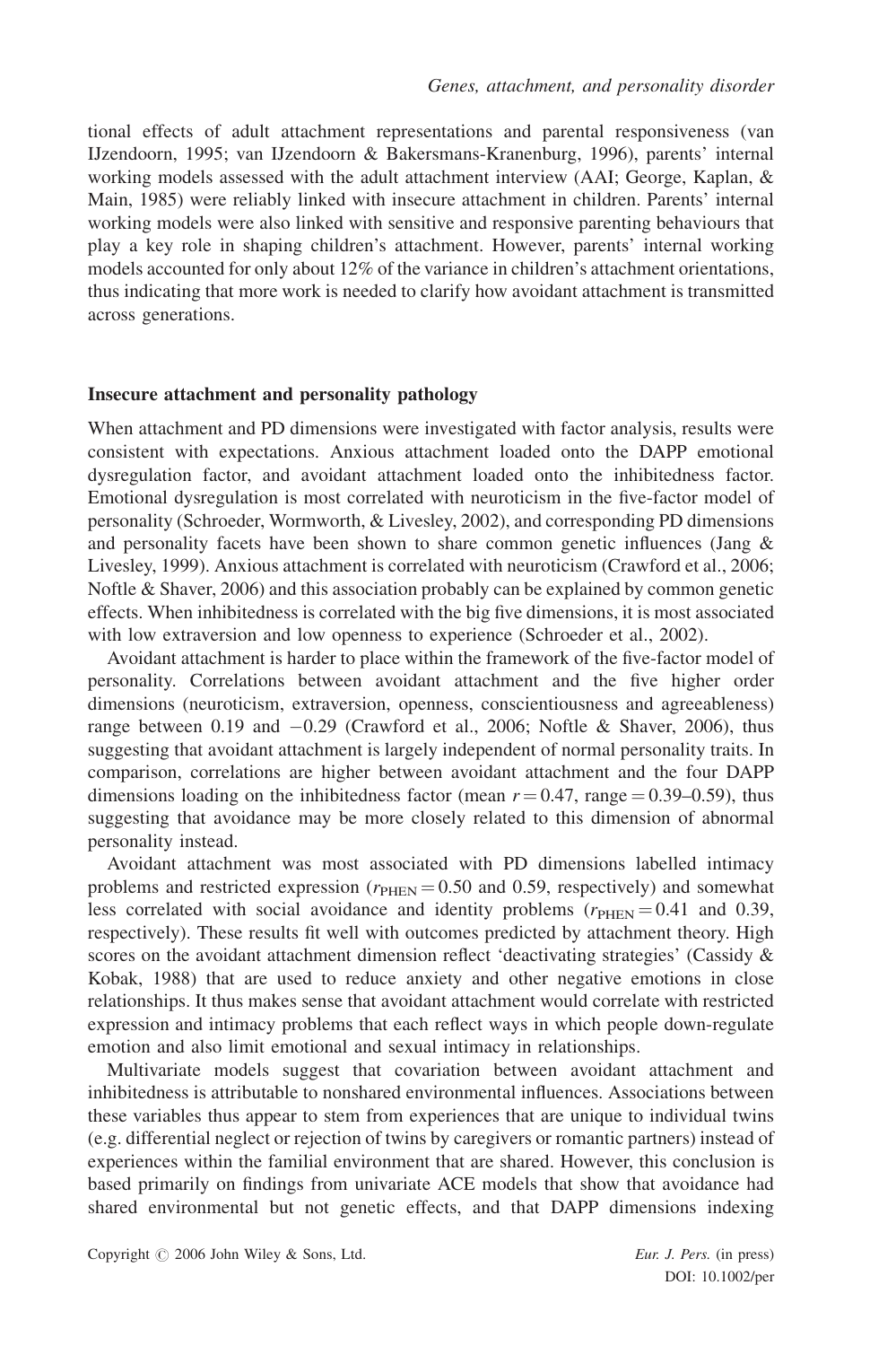inhibitedness had genetic but not shared environmental effects, thus leaving the nonshared environment as the only variance component available to be shared across constructs.

Anxious attachment was associated with a notable range of personality pathology indexed on the emotional dysregulation factor. People with elevated attachment anxiety often use 'hyperactivating strategies' (Cassidy & Kobak, 1988; Mikulincer & Shaver, 2003) to manage fears of being abandoned (i.e. when they do not contain those fears with avoidant strategies). Hyperactivating strategies lead people to seek as much proximity with attachment figures as possible and require constant vigilance for possible threats, separations or betrayals that might jeopardise important attachment relationships. Rather than reducing negative affect, these strategies usually elicit thoughts and expectations that exacerbate it instead. As such, it makes sense that anxious attachment loaded onto the emotional dysregulation factor. Etiologically, genetic factors accounted for approximately 63% of the covariation between the anxious attachment and PD measures loading on this factor. There was notably less influence from the nonshared environment and none from the shared environment.

It comes as no surprise, of course, that anxious attachment correlated with the DAPP insecure attachment dimension. It also makes sense that attachment anxiety correlates with the affective lability and self-harm that are prominent in borderline PD, which itself may be fundamentally defined by abandonment fears (Gunderson, 1996). It may be more notable that anxious attachment was associated with personality pathology that manifests in very different forms. Anxious attachment correlated not just with oppositionality but also with submissiveness. Similarly, anxious attachment correlated with the inflated self-satisfaction in narcissism and the lack of self-fulfilment associated with identity problems. Given how anxious attachment correlated with such different kinds of psychopathology, it could be that different sets of genes contribute to the specific associations observed between these variables. Eight of the eleven DAPP dimensions indexing emotion dysregulation have been shown to have additive genetic effects even when the variance from that higher order factor is controlled (Livesley et al., 1998), thus suggesting the presence of unique additive genetic effects among these variables. More work is needed, however, to clarify whether these unique effects are independent of each other and also whether they are associated with genetic influences in anxious attachment.

Based on the available data one could reasonably argue that anxious attachment, emotional dysregulation, and even their overlap can be explained by the higher order trait of neuroticism assessed in dimensional models of normal personality. As noted above, neuroticism is known to correlate with DAPP scales indexing emotional dysregulation (Jang & Livesley, 1999) and anxious attachment (Crawford et al., 2006; Noftle & Shaver, 2006). Even if neuroticism does provide an underlying genetic foundation for anxious attachment and emotional dysregulation, it is important to recognise that these constructs remain distinct. In theoretical terms, anxious attachment is expected in close relationships with parents or romantic partners but not in relationships that are less close. Anxious attachment may be absent in situations that do not involve close relationships (e.g. academic testing) where neuroticism might be relevant. Insofar as anxious attachment thus occurs under specific circumstances, it differs from the general predisposition to negative emotions measured as neuroticism. Differences between attachment anxiety and neuroticism are also apparent empirically. Correlations between anxious attachment and neuroticism rarely exceed 0.5 (Shaver & Mikulincer, 2004), and associations between anxious attachment and PD dimensions indexing emotional dysregulation are similar in magnitude. Furthermore, theoretically important effects of attachment anxiety are obtained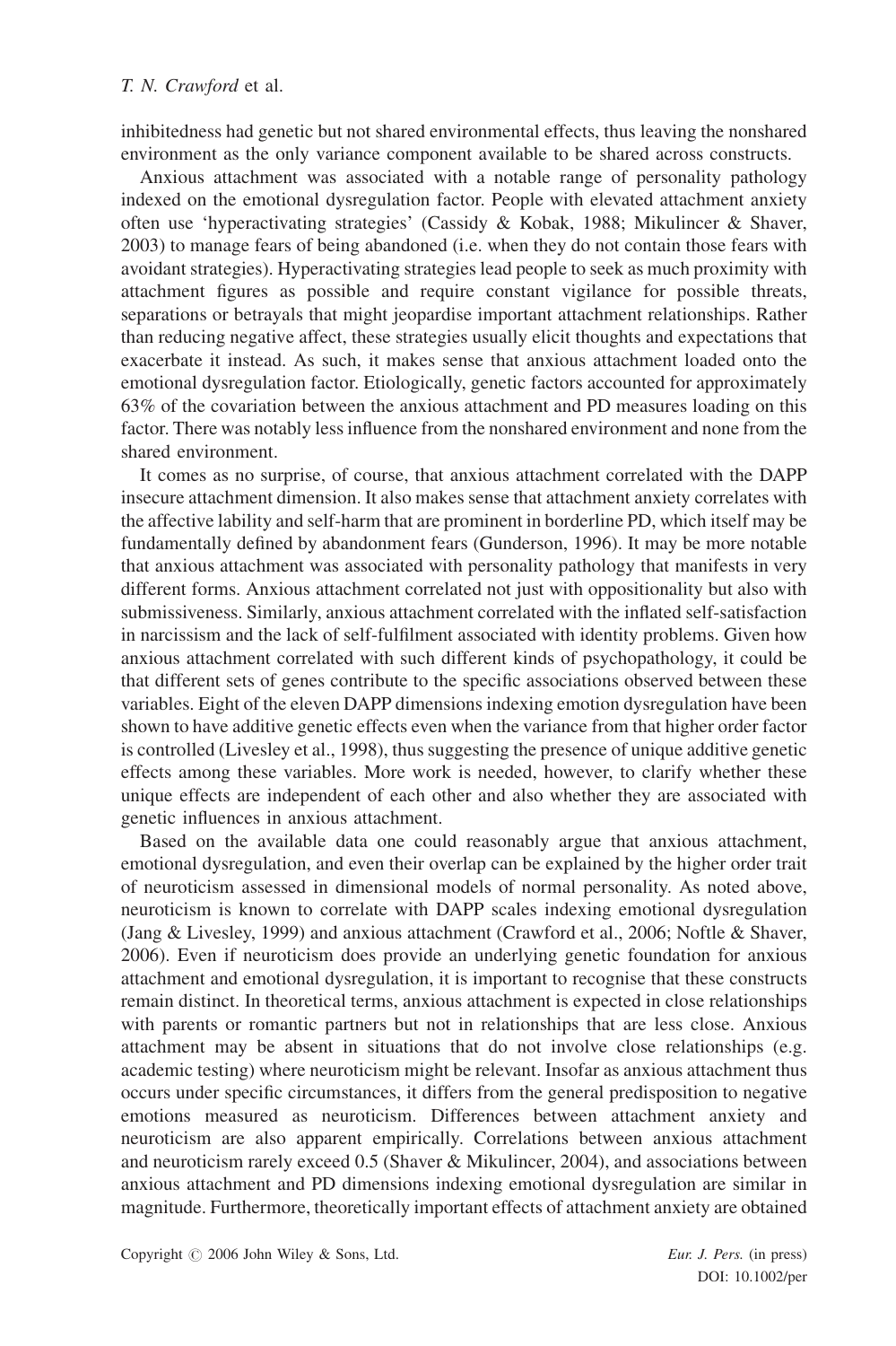even when measures of neuroticism are statistically controlled (e.g. Mikulincer et al., 2002; Simpson, Rholes, Campbell, Tran, & Wilson, 2003).

#### Significance and limitations

As indicated above, this appears to be the first study to estimate the heritability of anxious and avoidant attachment. However, the use of a volunteer twin sample may affect the generalisability of the findings, especially insofar as self-selection biases in volunteer samples may inflate estimates of additive genetic effects (Kendler & Holm, 1985). Our sample size was larger than other twin samples used to investigate attachment (e.g. O'Connor & Croft, 2001), but it nevertheless lacked the statistical power needed to detect modest genetic or environmental effects. Although gender effects were statistically removed, women were over-represented in our twin sample, thus potentially limiting the generalisability of our findings. Given the degree to which women may be more focused on relationships (e.g. Cross & Madson, 1997), research is needed to test for potential gender differences in links between attachment dimensions and PDs. Additionally, our results were based on self-report measures and thus may not generalise to attachment constructs investigated with the AAI. This structured interview focuses on how adults remember and describe early attachment experiences with primary caregivers and thus differs from selfreport scales that investigate close relationships between adults. Moreover, little is known about the degree to which adult attachment styles measured with self-report measures trace back to childhood treatment by parents, as implied by attachment theory.

This study showed how common genetic effects accounted for a substantial portion of the correlation between anxious attachment and PD dimensions associated with emotional dysregulation. Based on the available evidence it appears that bivariate nonshared environmental effects alone explained the association between attachment avoidance and inhibitedness. Attachment dimensions were unrelated to dissocial behaviour on the DAPP, a higher order factor indexing interpersonal violence, impulsivity, addictive behaviours, remorselessness and recklessness. Brennan and Shaver (1998) found that a similar PD factor labelled 'psychopathy' was unrelated to attachment constructs. Compulsivity on the DAPP represents an additional higher-order PD factor that also appears unrelated to attachment. Differences in attachment styles thus may contribute more to our understanding of the emotional dysregulation and inhibitedness PD factors than to dissocial behaviour and compulsivity factors.

The present study provides a useful starting point for future research by showing that genetic and environmental effects are both likely to influence attachment patterns and PDs. It also indicates that the relative contributions of genes and environment may differ for anxious and avoidant attachment and their association corresponding dimensions of personality pathology. Now that twin studies are beginning to investigate insecure attachment, behavioural genetic research promises to increase our understanding of how it is transmitted across generations, how it is reinforced or maintained in close relationships and how it influences and is influenced by related variables such as personality.

#### **REFERENCES**

Ainsworth, M. D. S., Blehar, M. C., Waters, E., & Wall, S. (1978). Patterns of attachment: A psychological study of the Strange Situation. Hillsdale, NJ: Erlbaum.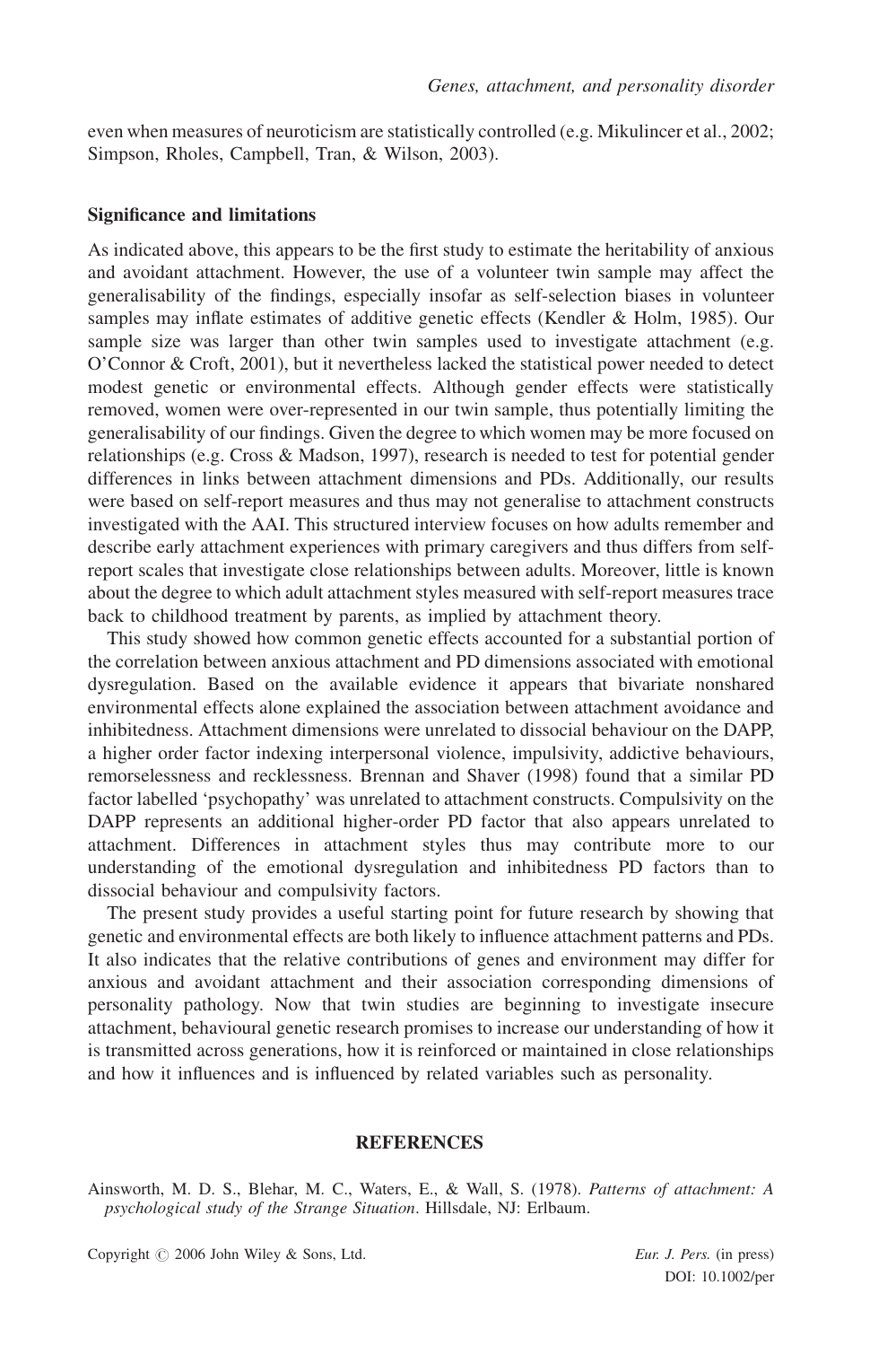Akaike, H. (1987). Factor analysis and the AIC. Psychometrica, 52, 317–322.

- Alexander, P. C. (1992). Application of attachment theory to the study of sexual abuse. *Journal of* Consulting and Clinical Psychology, 60, 185–195.
- Allen, J. P., Hauser, S. T., & Borman-Spurrell, E. (1996). Attachment theory as a framework for understanding sequelae of severe adolescent psychopathology: An 11-year follow-up study. Journal of Consulting and Clinical Psychology, 64, 254–263.
- Bakermans-Kranenburg, M. J., van IJzendoorn, M. H., Schuengel, C., & Bokhorst, C. L. (2004). The importance of shared environment in infant–father attachment: A behavioral genetic study of the Attachment Q-Sort. Journal of Family Psychology, 18, 545–549.
- Bartholomew, K., & Horowitz, L. (1991). Attachment styles among young adults: A test of a fourcategory model. Journal of Personality and Social Psychology, 61, 226–244.
- Bartholomew, K., Kwong, M. J., & Hart, S. D. (2001). Attachment. In W. J. Livesley (Ed.), Handbook of personality disorders (pp. 196–230). New York: Guilford Press.
- Bartholomew, K., & Shaver, P. R. (1998). Methods of assessing adult attachment: Do they converge? In J. A. Simpson, & W. S. Rholes (Eds.), Attachment theory and close relationships (pp. 25– 45). New York: Guilford Press.
- Bokhorst, C. L., Bakermans-Kranenburg, M. J., Fearon, R. M. P., van IJzendoorn, M. H., Fonagy, P., & Schuengel, C. (2003). The importance of shared environment in mother-infant attachment security: A behavioral genetic study. Child Development, 74, 1769–1782.
- Bowlby, J. (1969). Attachment and loss: Vol. 1. Attachment. New York: Basic Books.
- Bowlby, J. (1973). Attachment and loss: Vol. 2. Separation. New York: Basic Books.
- Bowlby, J. (1980). Attachment and loss: Vol. 3. Loss, sadness, and depression. New York: Basic Books.
- Brennan, K. A., Clark, C. L., & Shaver, P. R. (1998). Self-report measurement of adult attachment: An integrative approach. In J. A. Simpson, & W. S. Rhodes (Eds.), Attachment theory and close relationships (pp. 46–76). New York: Guildford Press.
- Brennan, K. A., & Shaver, P. R. (1998). Attachment styles and personality disorders: Their connection to each other and parental divorce, parental death, and perception of parental caregiving. Journal of Personality, 66, 835–878.
- Bretherton, I., & Munholland, K. A. (1999). Internal working models in attachment relationships: A construct revisited. In J. Cassidy, & P. R. Shaver (Eds.), Handbook of attachment: Theory, research, and clinical applications (pp. 89–114). New York: Guilford.
- Brussoni, M. J., Jang, K. L., Livesley, W. J., & MacBeth, T. M. (2000). Genetic and environmental influences on adult attachment styles. Personal Relationships, 7, 283–289.
- Carnelley, K. B., Pietromonaco, P. R., & Jaffe, K. (1994). Depression, working models of others, and relationship functioning. Journal of Personality and Social Psychology, 66, 127–140.
- Cassidy, J., & Kobak, R. R. (1988). Avoidance and its relation to other defensive processes. In J. Belsky, & T. Nezworski (Eds.), Clinical implications of attachment (pp. 300–323). Hillsdale, NJ: Erlbaum.
- Cassidy, J., & Marvin, R. S., with the MacArthur Working Group on Attachment. (1992). Attachment organization in  $2\frac{1}{2}$  to  $4\frac{1}{2}$  year olds: Coding manual. Unpublished manuscript, University of Virginia.
- Cohen, P., Brown, J., & Smailes, E. (2001). Child abuse and neglect and the development of mental disorders in the general population. Developmental Psychopathology, 13, 981–999.
- Crawford, T. N., Shaver, P. R., Cohen, P., Pilkonis, P. A., Gillath, O., & Kasen, S. (2006). Self-reported attachment, interpersonal aggression, and personality disorder in a prospective community sample of adolescents and adults. Journal of Personality Disorders, 20, 331– 353.
- Cross, S. E., & Madson, L. (1997). Models of the self: Self-construals and gender. Psychological Bulletin, 122, 5–37.
- Fonagy, P., & Bateman, A. W. (2005). Attachment theory and mentalization-oriented model of borderline personality disorder. In J. M. Oldham, A. E. Skodol, & D. S. Bender (Eds.), Textbook of personality disorders (pp. 187–207). Washington, DC: American Psychiatric Publishing.
- Fonagy, P., Steele, H., & Steele, M. (1991). Maternal representations of attachment during pregnancy predict the organization of infant-mother attachment at one year of age. Child Development, 62, 891–905.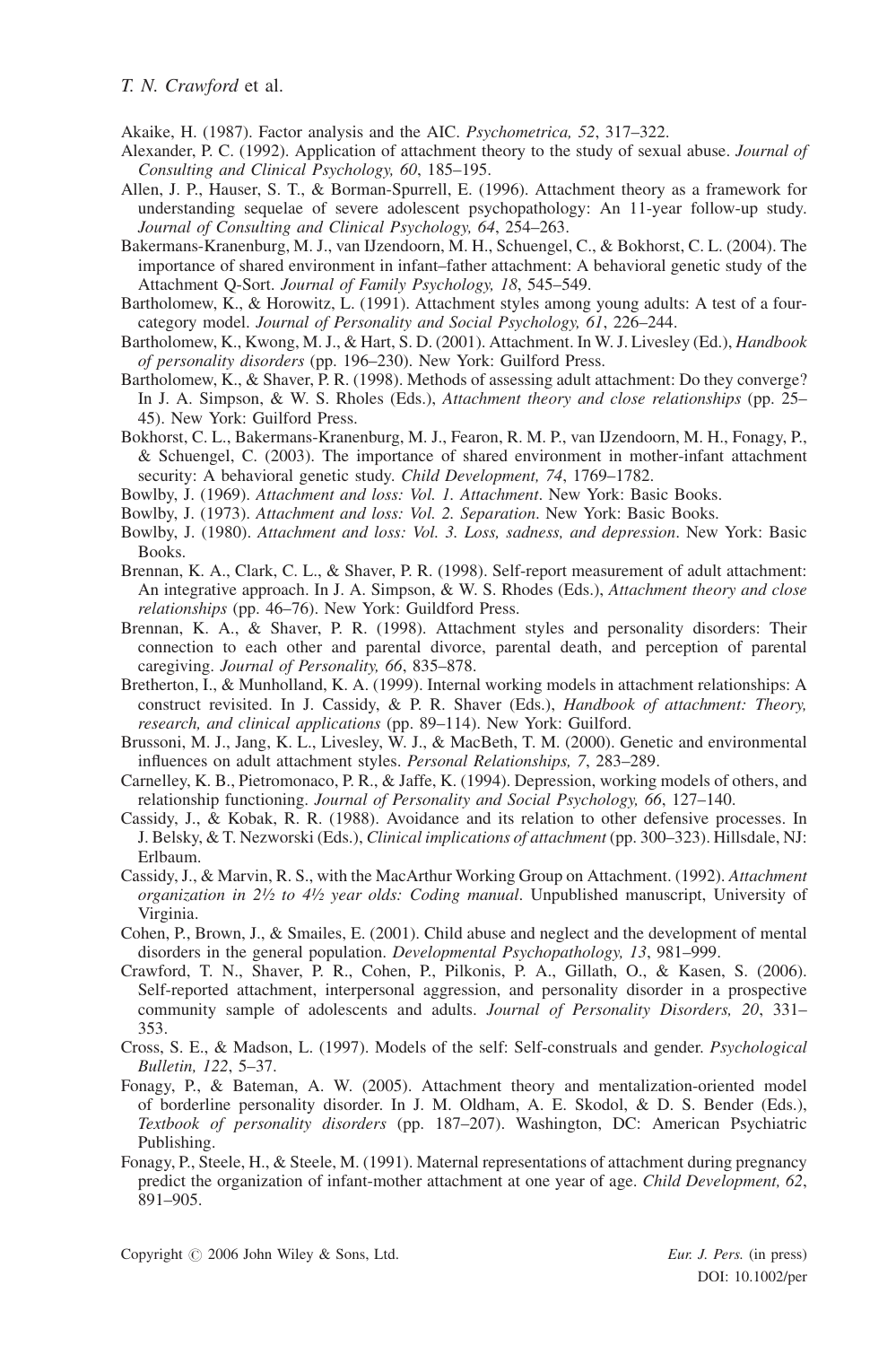- Fraley, R. C., & Waller, N. G. (1998). Adult attachment patterns: A test of the typological model. In J. A. Simpson, & W. S. Rholes (Eds.), Attachment theory and close relationships (pp. 77–114). New York: Guilford Press.
- George, C., Kaplan, N., & Main, M. (1985). Adult attachment interview. (Unpublished manuscript, University of California, Berkeley).
- Goldsmith, H. H., & Harman, C. (1994). Temperament and attachment: Individuals and relationships. Current Directions in Psychological Science, 3, 53–57.
- Griffin, D., & Bartholomew, K. (1994). The metaphysics of measurement: The case of adult attachment. In K. Bartholomew, & D. Perlman (Eds.), Advances in personal relationships (Vol. 5, pp. 17–52). London: Jessica Kingsley.
- Gunderson, J. G. (1996). Borderline patient's intolerance of aloneness: Insecure attachments and therapist availability. American Journal of Psychiatry, 153, 752–758.
- Jang, K. L. (2005). The behavioral genetics of psychopathology: A clinical guide. Mahwah, NJ: Erlbaum Associates.
- Jang, K. L., & Livesley, W. J. (1999). Why do measures of normal and disordered personality correlate? A study of genetic comorbidity. Journal of Personality Disorders, 13, 10–17.
- Jang, K. L., Livesley, W. J., & Vernon, P. A. (2002). The etiology of personality function: The University of British Columbia Twin Project. Twin Research, 5, 342–346.
- Johnson, J. G., Cohen, P., Smailes, E. M., Skodol, A. E., Brown, J., & Oldham, J. M. (2001). Childhood verbal abuse and risk for personality disorders during adolescence and early adulthood. Comprehensive Psychiatry, 42, 16–23.
- Kasriel, J., & Eaves, L. L. (1976). The zygosity of twins: Further evidence on the agreement between diagnoses by blood groups and written questionnaires. Journal of Biosocial Science, 8, 263– 266.
- Kendler, K. S., & Holm, N. V. (1985). Differential enrollment in twin registries: Its effect on prevalence and concordance rates and estimates of genetic parameters. Acta Geneticae Medicae et Gemellologiae, 34, 125–140.
- Livesley, W. J. (1991). The classifying of personality disorder: Ideal types, prototypes, or dimensions. Journal of Personality Disorders, 3, 52–59.
- Livesley, W. J., & Jackson, D. N. (in press). Manual for the Dimensional Assessment of Personality Problems—basic Questionnaire (DAPP-BQ). London, ON: Research Psychologist Press.
- Livesley, W. J., Jackson, D. N., & Schroeder, M. L. (1992). Factorial structure of personality disorders in clinical and general population samples. Journal of Abnormal Psychology, 101, 432–440.
- Livesley, W. J., Jang, K. L., & Vernon, P. A. (1998). The phenotypic and genetic architecture of traits delineating personality disorder. Archives of General Psychiatry, 55, 941–948.
- Lyddon, W. J., & Sherry, A. (2001). Developmental personality styles: An attachment theory conceptualization of personality disorders. Journal of Counseling and Development, 79, 405– 414.
- McGue, M., & Bouchard, T. J. (1984). Adjustment of twin data for the effects of age and sex. Behavior Genetics, 14, 325–343.
- Meyer, B., & Pilkonis, P. A. (2005). An attachment model of personality disorders. In M. F. Lenzenweger, & J. F. Clarkin (Eds.), *Major theories of personality disorder* (2nd ed.). (pp. 231– 281). New York: Guilford Press.
- Mickelson, K. D., Kessler, R. C., & Shaver, P. R. (1997). Adult attachment in a nationally representative sample. Journal of Personality and Social Psychology, 73, 1092–1106.
- Mikulincer, M., Dolev, T., & Shaver, P. R. (2004). Attachment-related strategies during thoughtsuppression: Ironic rebounds and vulnerable self-representations. Journal of Personality and Social Psychology, 87, 940–956.
- Mikulincer, M., Gillath, O., & Shaver, P. R. (2002). Activation of the attachment system in adulthood: Threat-related primes increase the accessibility of mental representations of attachment figures. Journal of Personality and Social Psychology, 83, 881–895.
- Mikulincer, M., & Shaver, P. R. (2003). The attachment behavioral system in adulthood: Activation, psychodynamics, and interpersonal processes. In M. P. Zanna (Ed.), Advances in experimental social psychology (Vol. 35, pp. 53–152). New York: Academic Press.
- Mikulincer, M., Shaver, P. R., & Pereg, D. (2003). Attachment theory and affect regulation: The dynamics, development, and cognitive consequences of attachment-related strategies. Motivation and Emotion, 2, 77–102.